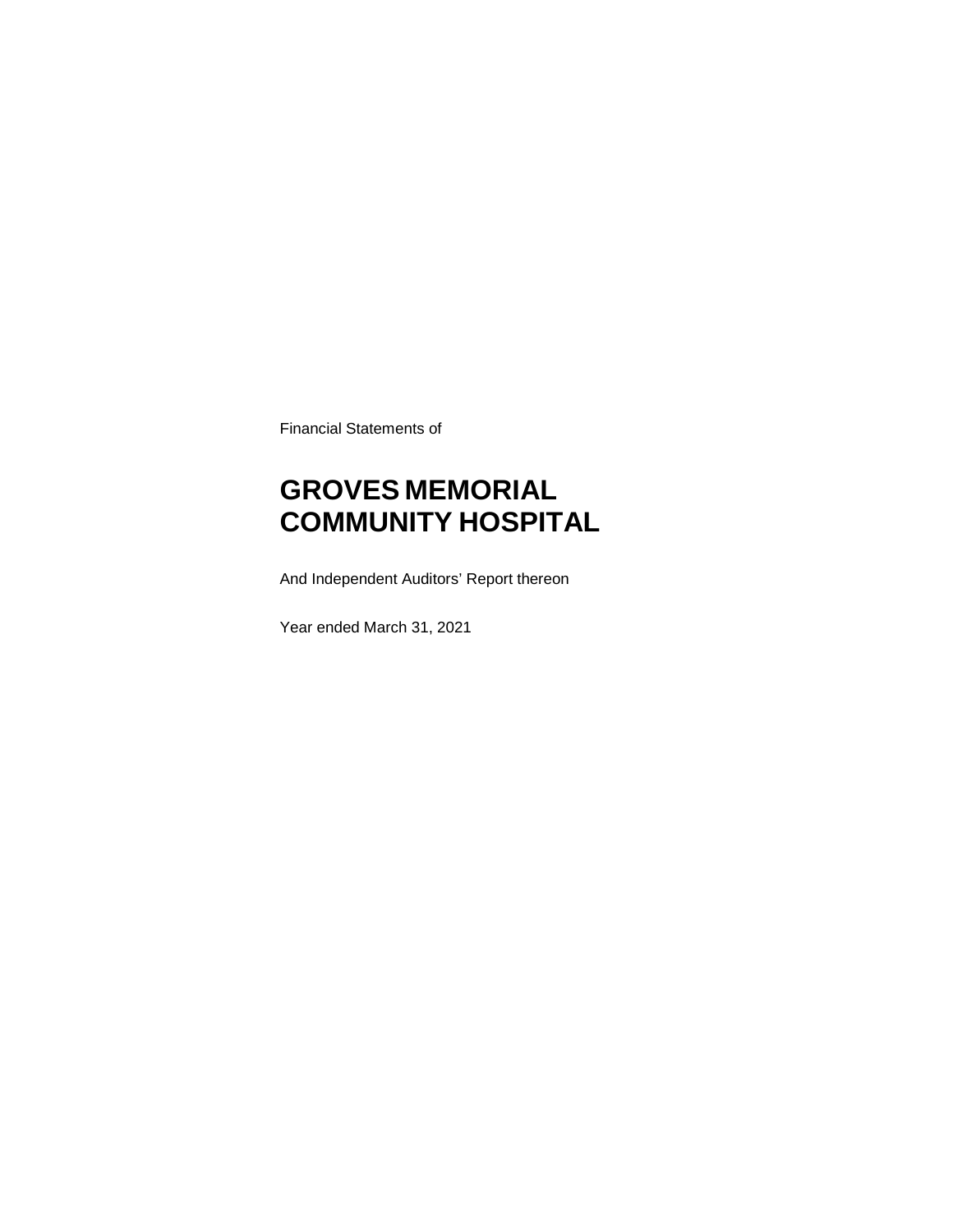

KPMG LLP 115 King Street South 2nd Floor Waterloo ON N2J 5A3 Canada Tel519-747-8800 Fax 519-747-8830

# **INDEPENDENT AUDITORS' REPORT**

To the Board of Directors of Groves Memorial Community Hospital

#### *Opinion*

We have audited the financial statements of Groves Memorial Community Hospital (the Hospital), which comprise:

- the statement of financial position as at March 31, 2021
- the statement of operations for the year then ended
- the statement of changes in net assets for the year then ended
- the statement of cash flows for the year then ended
- and notes to the financial statements, including a summary of significant accounting policies

(Hereinafter referred to as the "financial statements").

In our opinion, the accompanying financial statements present fairly, in all material respects, the financial position of the Hospital as at March 31, 2021, and its results of operations, its changes in net assets and its cash flows for the year then ended in accordance with Canadian public sector accounting standards.

#### *Basis for Opinion*

We conducted our audit in accordance with Canadian generally accepted auditing standards. Our responsibilities under those standards are further described in the "*Auditors' Responsibilities for the Audit of the Financial Statements*" section of our auditors' report.

We are independent of the Hospital in accordance with the ethical requirements that are relevant to our audit of the financial statements in Canada and we have fulfilled our other ethical responsibilities in accordance with these requirements.

We believe that the audit evidence we have obtained is sufficient and appropriate to provide a basis for our opinion.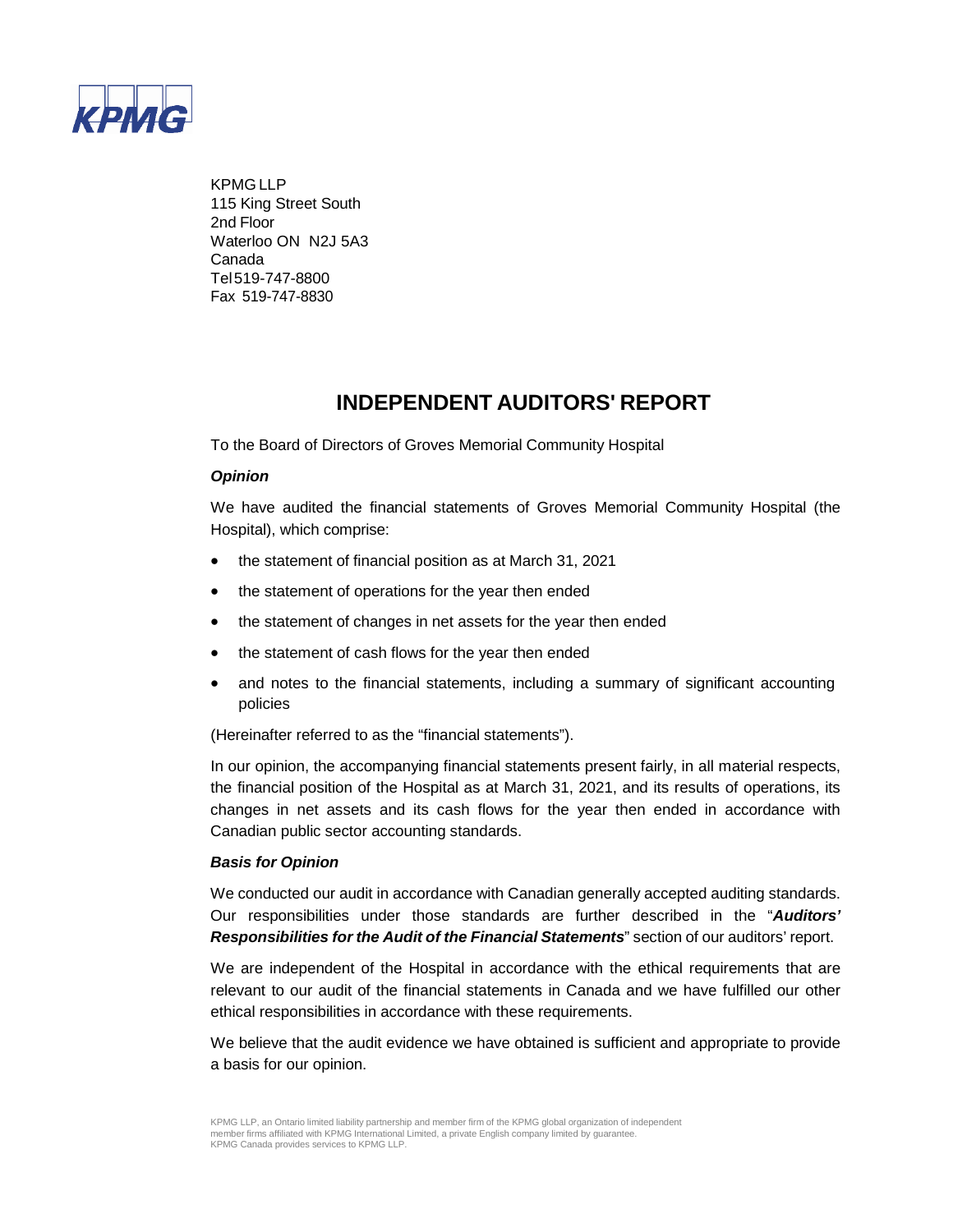

Page 2

#### *Responsibilities of Management and Those Charged with Governance for the Financial Statements*

Management is responsible for the preparation and fair presentation of the financial statements in accordance with Canadian public sector accounting standards and for such internal control as management determines is necessary to enable the preparation of financial statements that are free from material misstatement, whether due to fraud or error.

In preparing the financial statements, management is responsible for assessing the Hospital's ability to continue as a going concern, disclosing as applicable, matters related to going concern and using the going concern basis of accounting unless management either intends to liquidate the Hospital or to cease operations, or has no realistic alternative but to do so.

Those charged with governance are responsible for overseeing the Hospital's financial reporting process.

#### *Auditors' Responsibilities for the Audit of the Financial Statements*

Our objectives are to obtain reasonable assurance about whether the financial statements as a whole are free from material misstatement, whether due to fraud or error, and to issue an auditors' report that includes our opinion.

Reasonable assurance is a high level of assurance, but is not a guarantee that an audit conducted in accordance with Canadian generally accepted auditing standards will always detect a material misstatement when it exists.

Misstatements can arise from fraud or error and are considered material if, individually or in the aggregate, they could reasonably be expected to influence the economic decisions of users taken on the basis of the financial statements.

As part of an audit in accordance with Canadian generally accepted auditing standards, we exercise professional judgment and maintain professional skepticism throughout the audit.

We also:

• Identify and assess the risks of material misstatement of the financial statements, whether due to fraud or error, design and perform audit procedures responsive to those risks, and obtain audit evidence that is sufficient and appropriate to provide a basis for our opinion.

The risk of not detecting a material misstatement resulting from fraud is higher than for one resulting from error, as fraud may involve collusion, forgery, intentional omissions, misrepresentations, or the override of internal control.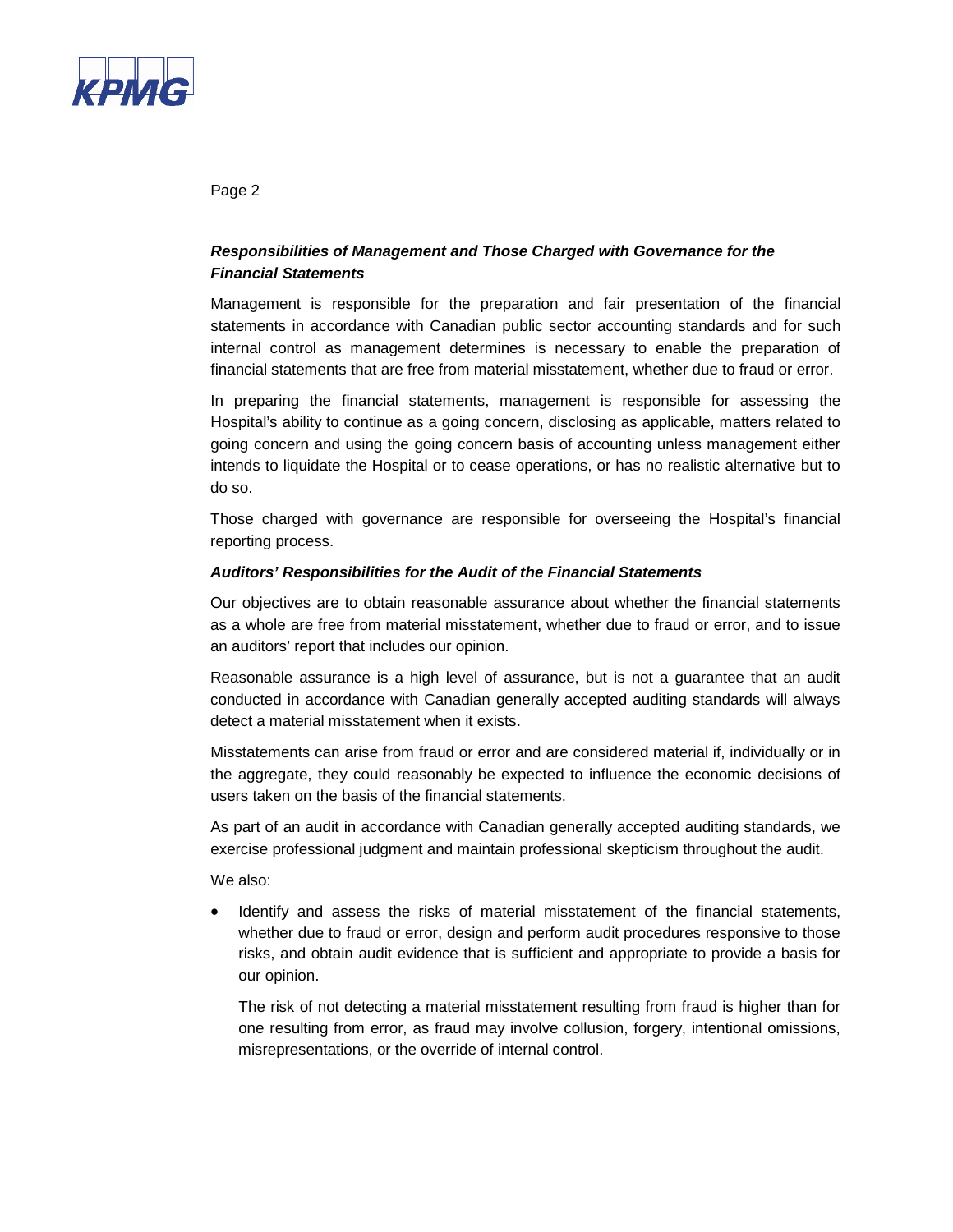

Page 3

- Obtain an understanding of internal control relevant to the audit in order to design audit procedures that are appropriate in the circumstances, but not for the purpose of expressing an opinion on the effectiveness of the Hospital's internal control.
- Evaluate the appropriateness of accounting policies used and the reasonableness of accounting estimates and related disclosures made by management.
- Conclude on the appropriateness of management's use of the going concern basis of accounting and, based on the audit evidence obtained, whether a material uncertainty exists related to events or conditions that may cast significant doubt on the Hospital's ability to continue as a going concern. If we conclude that a material uncertainty exists, we are required to draw attention in our auditors' report to the related disclosures in the financial statements or, if such disclosures are inadequate, to modify our opinion. Our conclusions are based on the audit evidence obtained up to the date of our auditors' report. However, future events or conditions may cause the Hospital to cease to continue as a going concern.
- Evaluate the overall presentation, structure and content of the financial statements, including the disclosures, and whether the financial statements represent the underlying transactions and events in a manner that achieves fair presentation.
- Communicate with those charged with governance regarding, among other matters, the planned scope and timing of the audit and significant audit findings, including any significant deficiencies in internal control that we identify during our audit.

 $KPMG$  LLP

Chartered Professional Accountants, Licensed Public Accountants Waterloo, Canada

June 17, 2021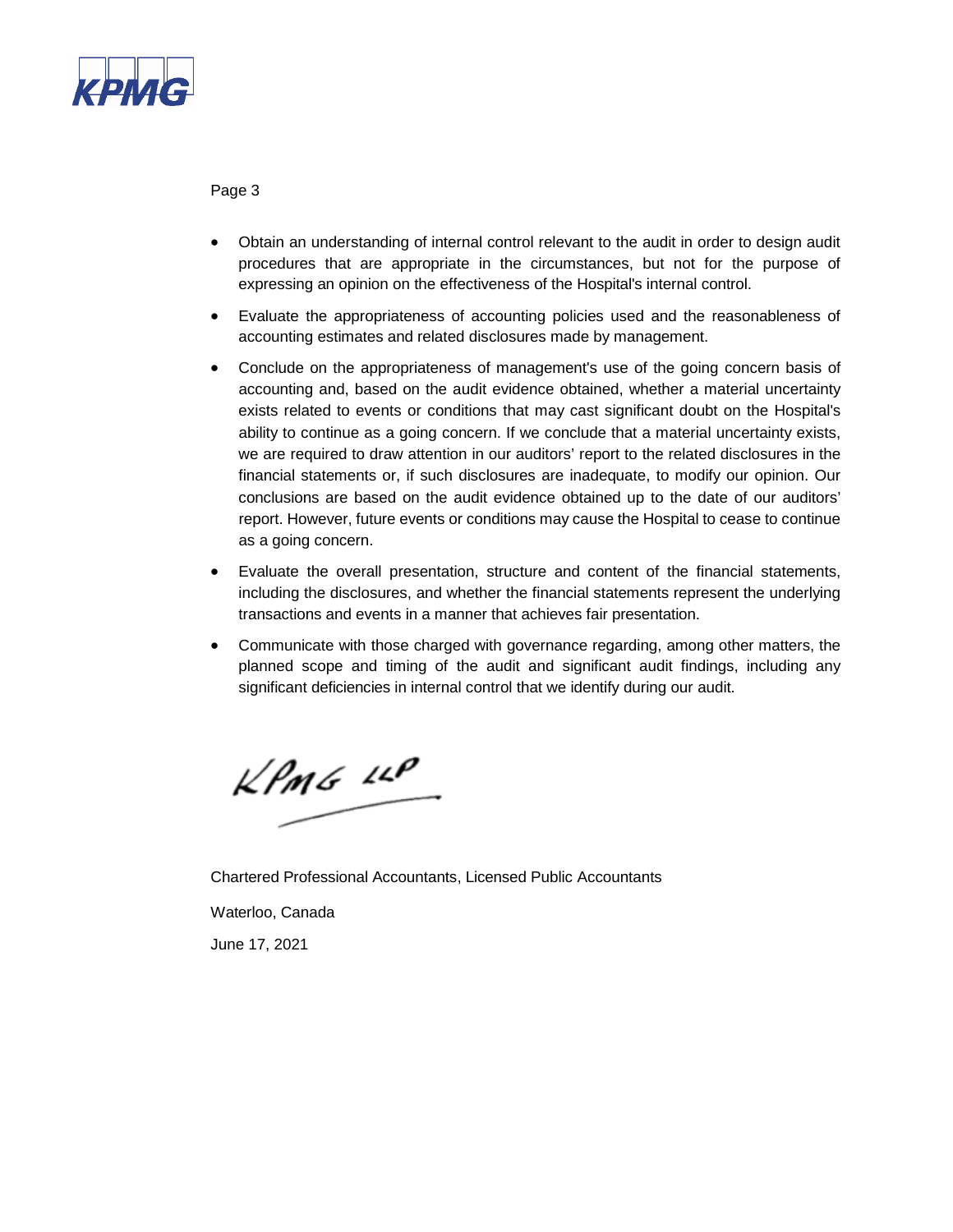

# **Groves Memorial Community Hospital Statement of Financial Position**

**As at March 31, 2021, with comparative information for 2020**

|                                                                                                                                                                | 2021                                                            | 2020                                                             |
|----------------------------------------------------------------------------------------------------------------------------------------------------------------|-----------------------------------------------------------------|------------------------------------------------------------------|
| <b>Assets</b><br>Current                                                                                                                                       |                                                                 |                                                                  |
| Cash (Note 2)<br>Accounts receivable, net<br>Due from Ministry of Health and other funding agencies<br>Due from Foundation (Note 8)<br>Inventory               | \$<br>10,614,051<br>1,217,305<br>9,659,230<br>53,522<br>163,614 | \$<br>1,171,930<br>15,646,096<br>2,207,734<br>288,910<br>153,088 |
| <b>Prepaid Expenses</b><br><b>Total Current Assets</b>                                                                                                         | 920,376<br>22,628,098                                           | 535,699<br>20,003,457                                            |
| Capital assets (Note 3)<br>Capital redevelopment (Note 3)                                                                                                      | 161,829,243<br>952,855                                          | 9,713,783<br>151,286,299                                         |
| <b>Total Long-Term Assets</b>                                                                                                                                  | 162,782,098                                                     | 161,000,082                                                      |
| <b>Total Assets</b>                                                                                                                                            | \$185,410,196                                                   | \$181,003,539                                                    |
| <b>Liabilities</b>                                                                                                                                             |                                                                 |                                                                  |
| <b>Current</b><br>Demand Ioan (Note 2)<br>Accounts payable and accrued liabilities<br>Due to Ministry of Health and other funding agencies<br>Deferred revenue | \$<br>11,834,472<br>569,057<br>3,387,985                        | \$6,500,000<br>6,288,680<br>198,625<br>60,277                    |
| <b>Total Current Liabilities</b>                                                                                                                               | 15,791,514                                                      | 13,047,582                                                       |
| Deferred capital contributions (Note 4)<br>Post-employment benefits (Note 5)                                                                                   | 164,968,711<br>1,159,738                                        | 162,616,267<br>1,175,766                                         |
| <b>Total Liabilities</b>                                                                                                                                       | 181,919,963                                                     | 176,839,615                                                      |
| <b>Net Assets</b><br>Investment in capital assets (Note 7)<br>Internally restricted for capital asset<br>replacement (Note 6)                                  | 1,562,291<br>450,981                                            | 5,350,379<br>450,981                                             |
| Unrestricted (deficit)                                                                                                                                         | 1,476,961                                                       | (1,637,436)                                                      |
| <b>Total Net Assets</b>                                                                                                                                        | 3,490,233                                                       | 4,163,924                                                        |
| Contingent liabilities (Note 10)<br>Commitments (Note 11)<br>COVID-19 impacts (Note 13)                                                                        |                                                                 |                                                                  |
| <b>Total Liabilities and Net Assets</b>                                                                                                                        | \$185,410,196                                                   | \$181,003,539                                                    |
| On behalf of the Board:<br>Director                                                                                                                            |                                                                 | Director                                                         |

*The accompanying notes are an integral part of these financial statements.*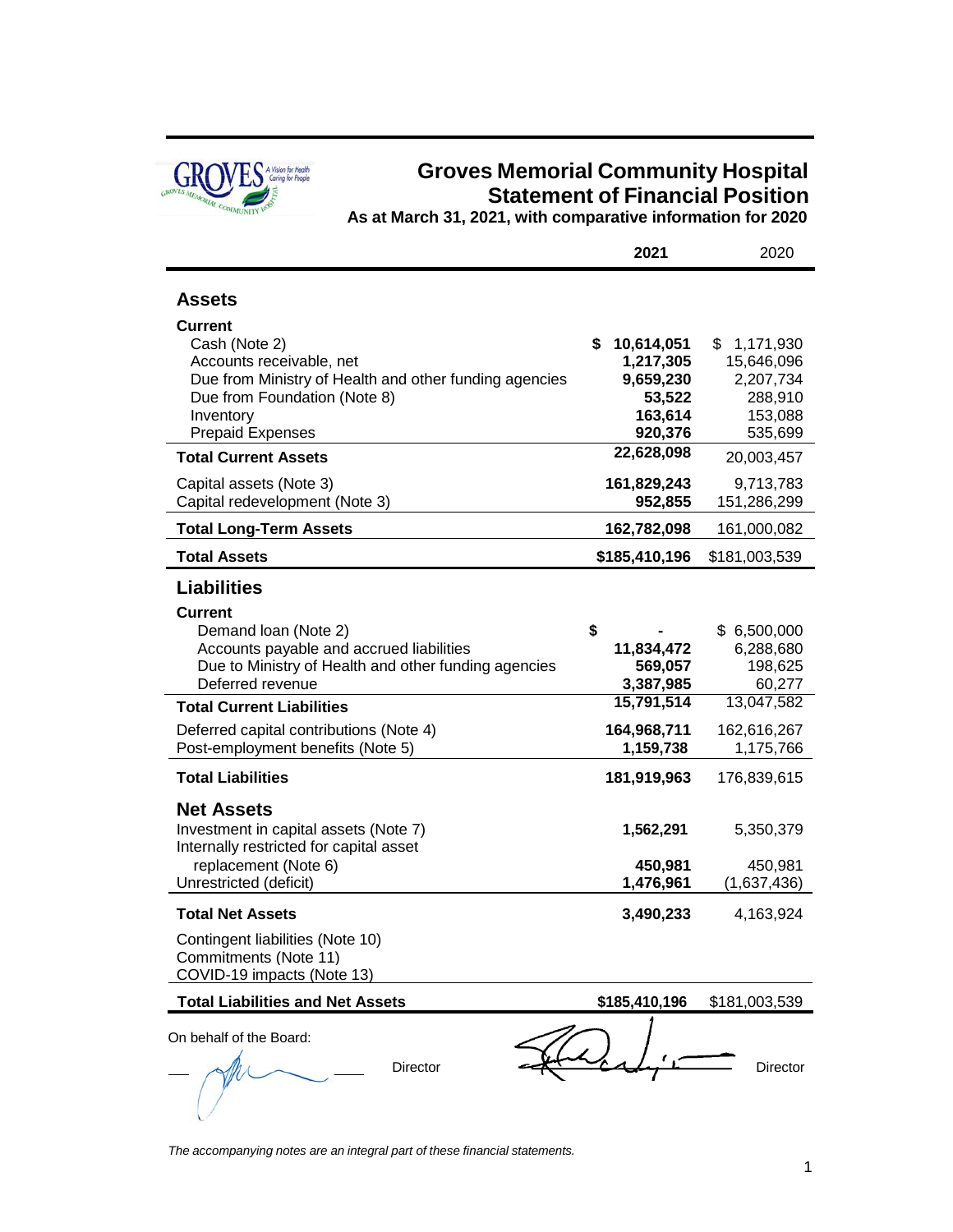

# **Groves Memorial Community Hospital Statement of Changes in Net Assets**

Y**ear ended March 31, 2021, with comparative information for 2020**

|                                              | Internally<br>Restricted for<br>Capital Assets<br>Replacement | Invested in<br>Capital Assets | Unrestricted      | 2021 Total      | 2020 Total       |
|----------------------------------------------|---------------------------------------------------------------|-------------------------------|-------------------|-----------------|------------------|
| Balance, Beginning of Year                   | 450,981<br>S.                                                 | 5,350,379<br>S.               | (1,637,436)<br>S. | 4,163,924<br>S. | 4,275,695<br>\$. |
| Excess (deficiency) of revenue over expenses |                                                               | (933, 811)                    | 260,120           | (673, 691)      | (111, 771)       |
| Investment in capital assets (Note 7)        |                                                               | (2,854,277)                   | 2,854,277         | $\blacksquare$  |                  |
| Balance, End of Year                         | 450,981                                                       | 1,562,291                     | 1,476,961<br>S    | 3,490,233       | 4,163,924        |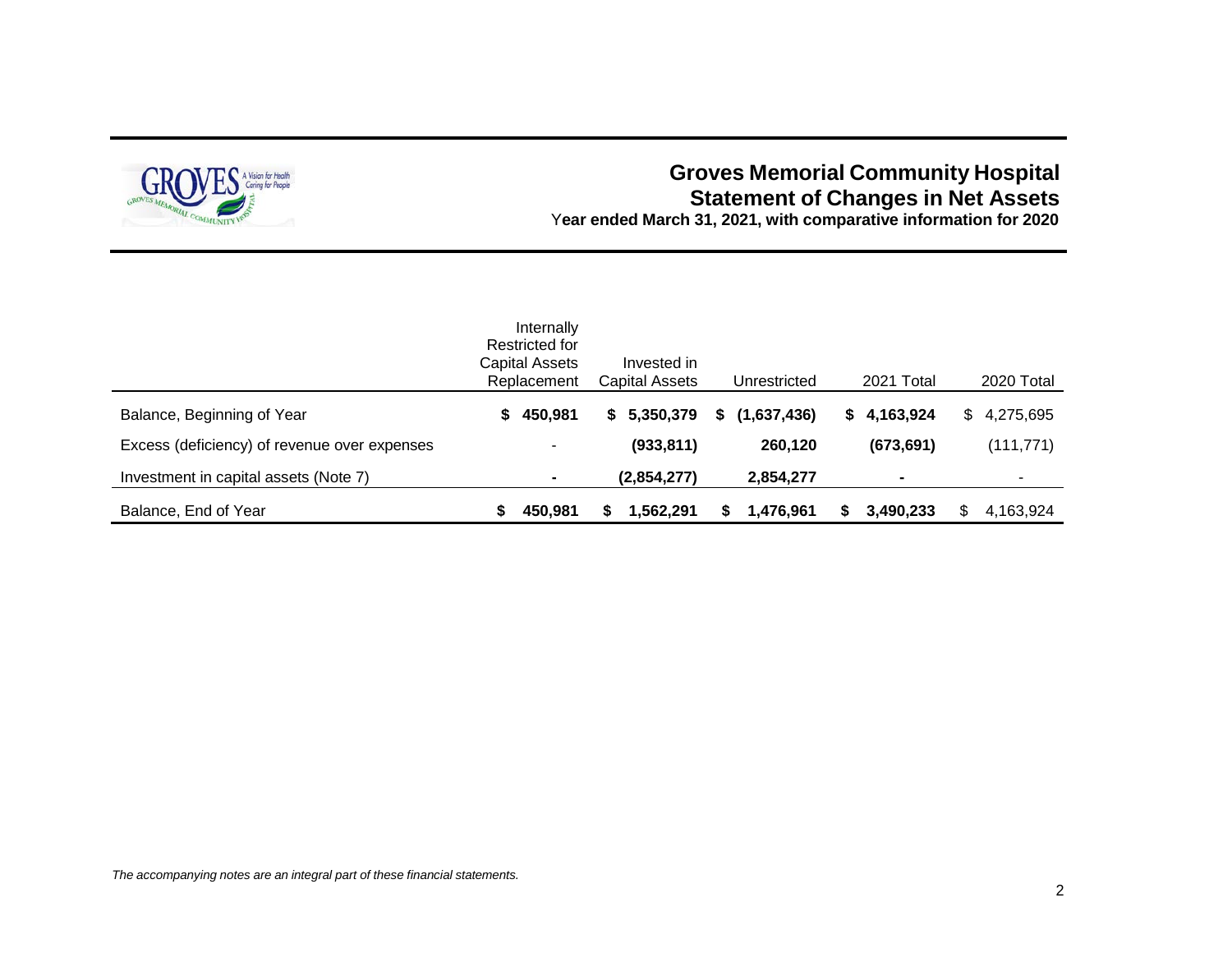

# **Statement of Operations**

**Year ended March 31, 2021, with comparative information for 2020**

|                                                            | 2021          | 2020         |
|------------------------------------------------------------|---------------|--------------|
|                                                            |               |              |
|                                                            |               |              |
| Revenue                                                    |               |              |
| Ministry of Health (Note 13):                              |               |              |
| Global funding                                             | \$26,284,511  | \$18,100,800 |
| One-time and program funding                               | 6,626,310     | 3,306,148    |
| Physician emergency & on-call                              | 2,825,133     | 2,449,433    |
| Ontario Health Insurance Plan fees                         | 1,989,452     | 2,150,293    |
| Municipal tax funding                                      | 6,000         | 6,000        |
| Ministry of Children, Community and Social Services        | 132,736       | 213,170      |
| funding                                                    |               |              |
| Patient revenue from other sources                         | 585,256       | 608,566      |
| Other sundry recoveries                                    | 3,091,662     | 2,294,519    |
| Amortization of deferred capital contributions - equipment | 1,192,260     | 720,693      |
|                                                            | 42,733,320    | 29,849,622   |
| <b>Expenses</b>                                            |               |              |
| Salaries & benefits                                        | 26,151,620    | 18,301,289   |
| Physician emergency & on-call                              | 2,825,133     | 2,521,582    |
| Medical staff fees & remuneration                          | 1,483,887     | 1,284,505    |
| Medical & surgical supplies                                | 996,579       | 794,645      |
| Drug & medical gases                                       | 548,198       | 643,630      |
| Operating supplies & expenses                              | 9,142,787     | 5,171,281    |
| Ministry of Children, Community and Social Services        | 132,736       | 213,170      |
| expense                                                    |               |              |
| Amortization - equipment                                   | 1,415,927     | 884,715      |
|                                                            | 42,696,867    | 29,814,817   |
|                                                            |               |              |
| <b>Excess of Revenue over Expenses Before Building</b>     | 36,453        | 34,805       |
| Amortization                                               |               |              |
|                                                            |               |              |
| <b>Building Amortization</b>                               |               |              |
| Amortization of deferred capital contributions - building  | 2,569,699     | 349,133      |
| Amortization of building                                   | (2,701,492)   | (495, 709)   |
| Net write-down of land improvements, building and          | (578, 351)    |              |
| equipment (Note 3 and 4)                                   |               |              |
|                                                            | (710, 144)    | (146, 576)   |
|                                                            |               |              |
| <b>Deficiency of Revenue over Expenses</b>                 | \$ (673, 691) | \$(111,771)  |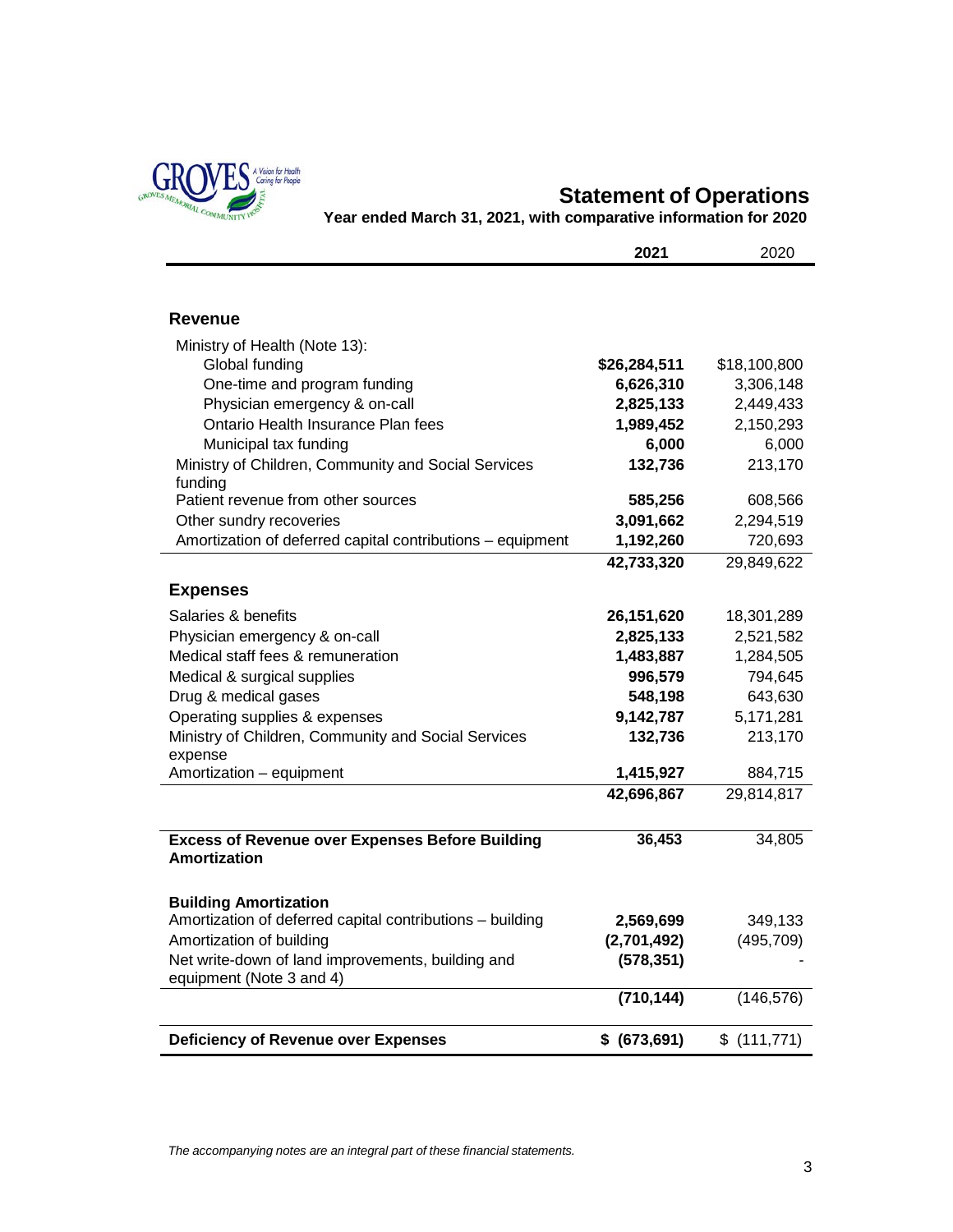

# **Groves Memorial Community Hospital Statement of Cash Flows**

**Year ended March 31, 2021, with comparative information for 2020**

|                                                                               | 2021                   | 2020                           |
|-------------------------------------------------------------------------------|------------------------|--------------------------------|
|                                                                               |                        |                                |
| Cash Provided by (used in)                                                    |                        |                                |
| <b>Operating Activities</b>                                                   |                        |                                |
| Deficiency of revenue over expenses<br>Items not involving cash:              | (673, 691)<br>S        | (111, 771)<br>\$               |
| Amortization of capital assets                                                | 4,117,419              | 1,380,424                      |
| Net write-down of land improvements, building<br>and equipment (Note 3 and 4) | 578,351                |                                |
| Amortization of deferred capital contributions                                | (3,761,959)            | (1,069,826)                    |
| Post-employment benefits                                                      | (16, 028)              | (6, 434)                       |
|                                                                               | 244,092                | 192,393                        |
| Changes in non-cash working capital balances:                                 |                        |                                |
| Accounts receivable - operating                                               | 589,127                | (2,488,238)                    |
| Inventory                                                                     | (10, 526)              | 8,004                          |
| Prepaid expenses                                                              | (384, 677)             | (120, 749)                     |
| Accounts payable and accrued liabilities -<br>operating                       | 2,822,120              | 2,265,999                      |
| Deferred revenue                                                              | 3,327,708              | (311, 657)                     |
|                                                                               | 6,587,844              | (454, 248)                     |
| <b>Financing Activities</b>                                                   |                        |                                |
| Advance of demand loan                                                        | (6,500,000)            | 6,500,000                      |
| <b>Capital Activities</b>                                                     |                        |                                |
| Additions to capital assets                                                   | (10, 188, 006)         | (38, 656, 234)                 |
| Additions to deferred donations and grants                                    | 9,824,623              | 42,062,790                     |
| Change in accounts receivable - capital                                       | 6,623,556              | 84,640,487                     |
| Change in accounts payable and accrued                                        |                        |                                |
| liabilities - capital                                                         | 3,094,104<br>9,354,277 | (98, 656, 456)<br>(10,609,413) |
|                                                                               |                        |                                |
| Increase (decrease) in cash                                                   | 9,442,121              | (4, 563, 661)                  |
| Cash, beginning of year                                                       | 1,171,930              | 5,735,591                      |
| Cash, end of year                                                             | \$10,614,051           | \$1,171,930                    |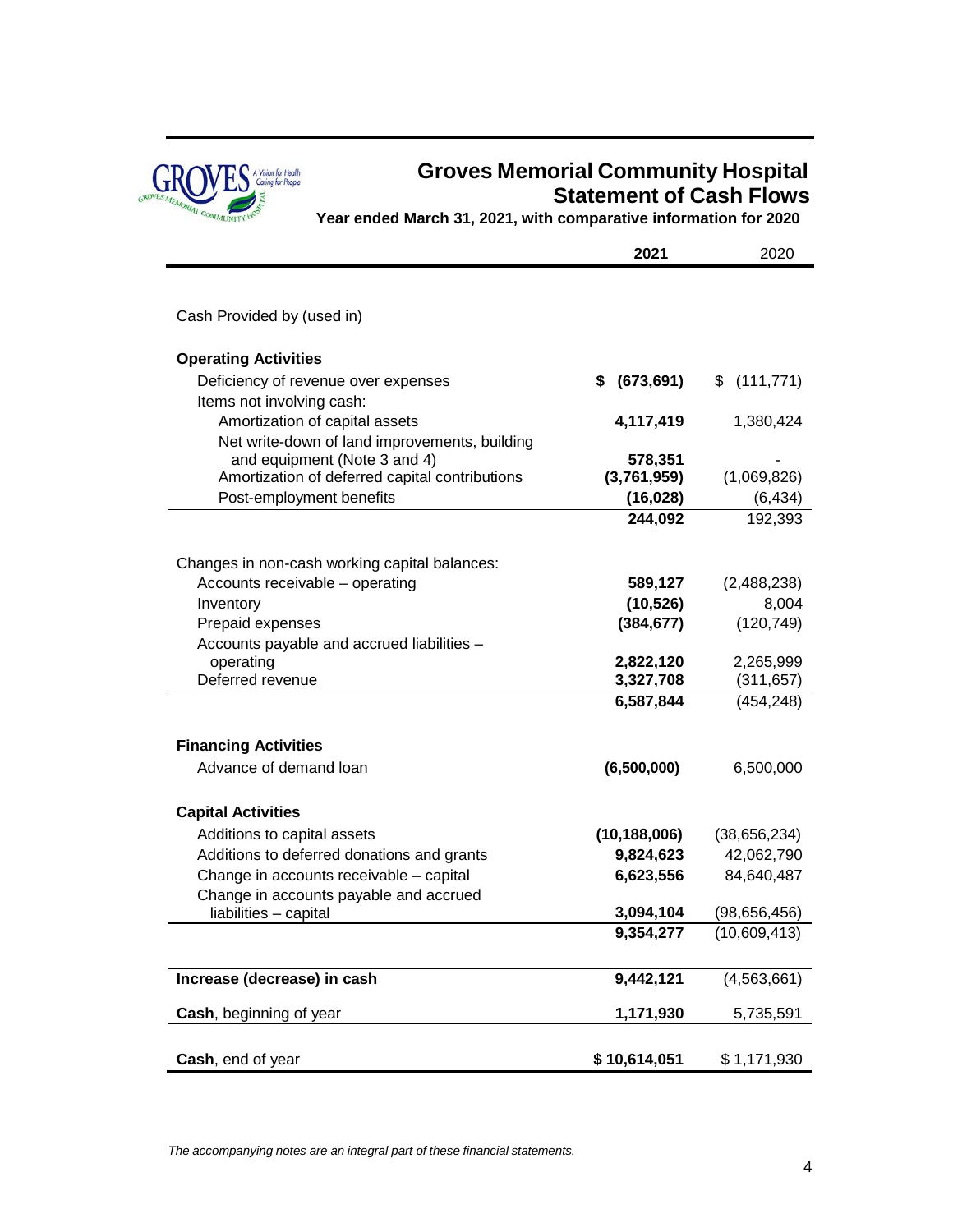

The Groves Memorial Community Hospital (the "Hospital") was incorporated on June 27, 2002 as a corporation without share capital under the *Groves Memorial Community Hospital Act,* 2002. The Hospital is principally involved in providing health services to Centre Wellington and surrounding area. The Hospital is a registered charity under the Income Tax Act (Canada) and accordingly is exempt from income taxes.

#### **1. Significant accounting policies:**

The financial statements have been prepared by management in accordance with the Chartered Professional Accountants of Canada Handbook - Public Sector Accounting Standards, including the 4200 standards for government not-for-profit organizations.

There are no remeasurement gains or losses for the years ended March 31, 2021 and 2020. Accordingly, a statement of remeasurement gains and losses is not included in these financial statements.

a) Basis of presentation:

These financial statements do not include the activities of the following non-controlled affiliated entities:

(i) Groves Memorial Community Hospital Foundation (Foundation):

The Foundation raises funds to support capital projects and equipment needs of the Hospital.

(ii) Groves Memorial Community Hospital Volunteer Association (Association):

The Association supports the volunteer programs directed by the Association of the Hospital and raises funds for the support of the Hospital.

The financial information of these entities is reported separately from the Hospital.

b) Revenue recognition:

The Hospital follows the deferral method of accounting for contributions, which include donations and government grants.

Under the Health Insurance Act and Regulations thereto, the Hospital is funded primarily by the Province of Ontario in accordance with budget arrangements established by the Ministry of Health ("MOH" or the "Ministry") and the Waterloo-Wellington Local Health Integration Network ("LHIN"). The Hospital has entered into a Hospital Service Accountability Agreement ("H-SAA").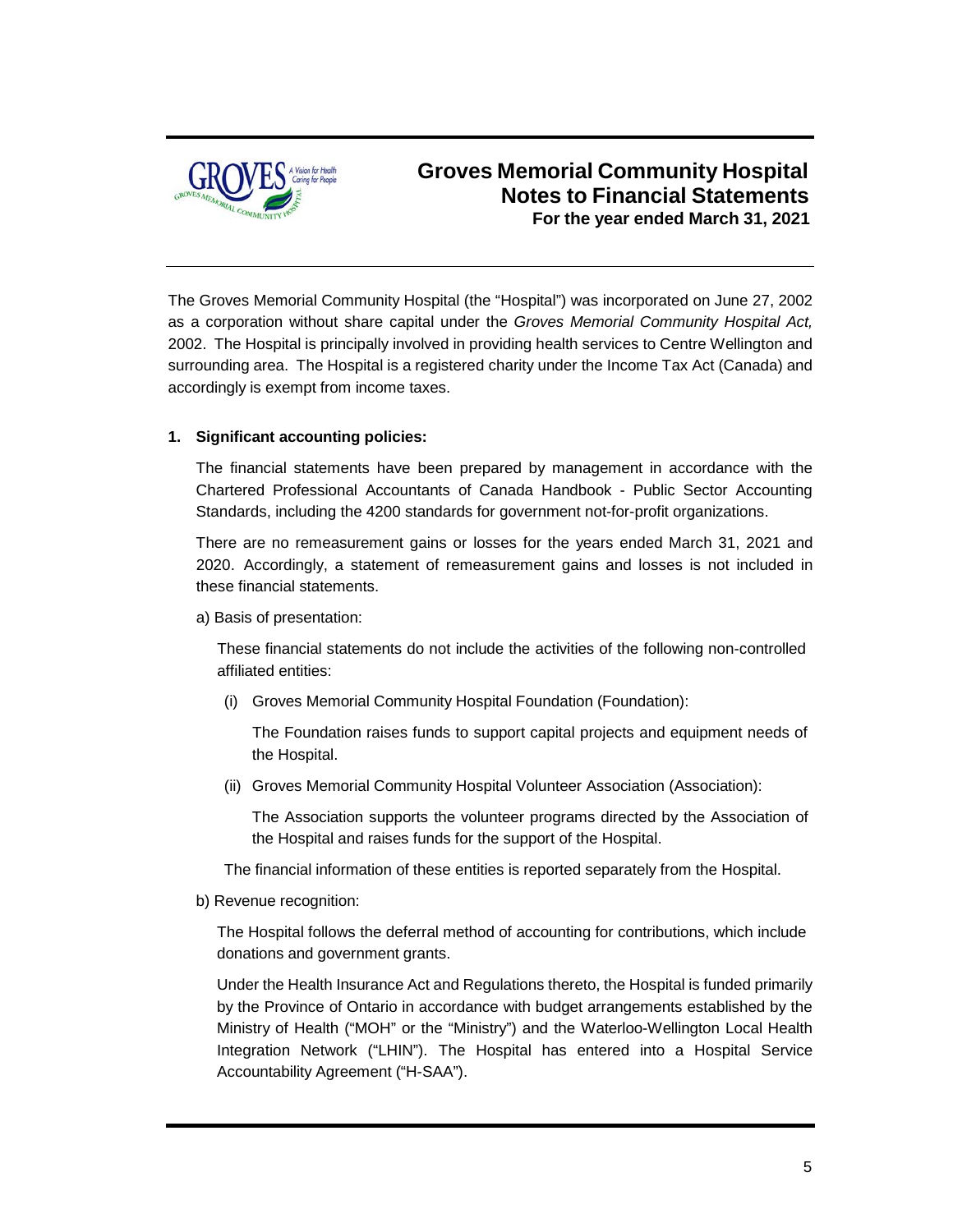

#### **1. Significant accounting policies (continued):**

b) Revenue recognition (continued):

The Hospital has entered into a Hospital Service Accountability Agreement (the "H-SAA") for fiscal 2021 with the Ministry and the LHIN that sets out the rights and obligations of the parties to the H-SAA in respect of funding provided to the Hospital by the MOH/LHIN. The H-SAA also sets out the performance standards and obligations of the Hospital that establish acceptable results for the Hospital's performance in a number of areas.

If the Hospital does not meet its performance standards or obligations, it is required to follow a remediation process negotiated with the MOH/LHIN. Should the Hospital fail to honour the terms of the remediation process the MOH/LIN has the right to adjust funding received by the Hospital.

The MOH/LHIN is not required to communicate certain funding adjustments until after the submission of year-end data. Since this data is not submitted until after the completion of the financial statements, the amount of MOH/LHIN funding received by the Hospital during the year may be increased or decreased subsequent to year-end.

Grants approved but not received at the end of an accounting period are accrued. Where a portion of a grant relates to a future period, it is deferred and recognized in that subsequent period.

Unrestricted contributions are recognized as revenue when received or receivable if the amount to be received can be reasonably estimated and collection is reasonably assured.

Restricted contributions for the purchase of capital assets are deferred and amortized into revenue at a rate corresponding with the amortization rate for the related capital assets.

Externally restricted investment income is accounted for as a liability until the restrictions imposed on the income have been met by the Hospital.

Revenue from patient services is recognized when the service is provided.

Ancillary revenue is recognized when the goods are sold and services provided.

c) Inventories:

Inventories are valued at the lower of average cost and replacement value. Provisions are made for any obsolete or unusable inventory on hand.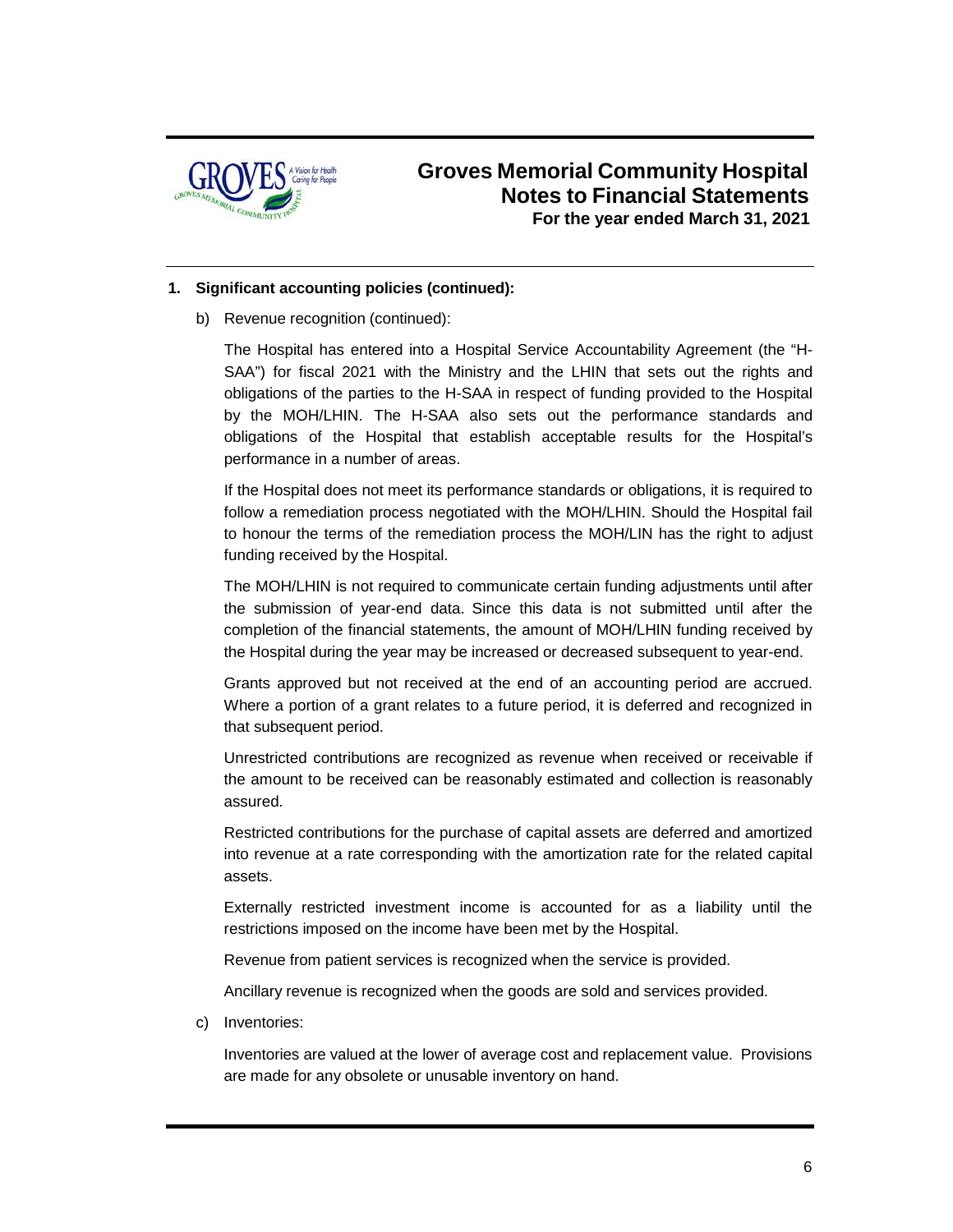

#### **1. Significant accounting policies (continued):**

d) Capital assets:

Purchased capital assets are recorded at cost less accumulated amortization. Contributed capital assets are recorded at fair value at the date of contribution. Repairs and maintenance costs are charged to expense. Betterments that extend the estimated life of an asset are capitalized. When a capital asset no longer contributes to the Hospital's ability to provide services or the value of future economic benefits associated with the capital asset is less than its net book value, the carrying value of the capital asset is reduced to reflect the decline in the asset's value. Construction in progress is not amortized until construction is substantially complete and the assets are ready for use. Capital assets are capitalized on acquisition and amortized on a straight-line basis over their estimated useful lives as follows:

| Land improvements                          | 5 to 25 years  |
|--------------------------------------------|----------------|
| Buildings which includes service equipment | 10 to 40 years |
| Equipment                                  | 3 to 15 years  |
| Software                                   | 3 to 10 years  |
|                                            |                |

#### e) Employee future benefits:

The Hospital provides defined post-employment health, dental and life insurance benefits to certain employee groups. The Hospital has adopted the following policies with respect to accounting for these employee benefits:

(i) Defined benefit plan:

The costs of post-employment benefits are actuarially determined using management's best estimate of health care costs and discount rates. Adjustment to these costs arising from changes in estimates and experience gains and losses are amortized to income over the estimated average remaining service life of the employee groups on a straight-line basis. The average remaining service period of the active employees covered by the plan is 14 years (2020 - 14 years). Plan amendments, including past service costs are recognized as an expense in the period of the plan amendment.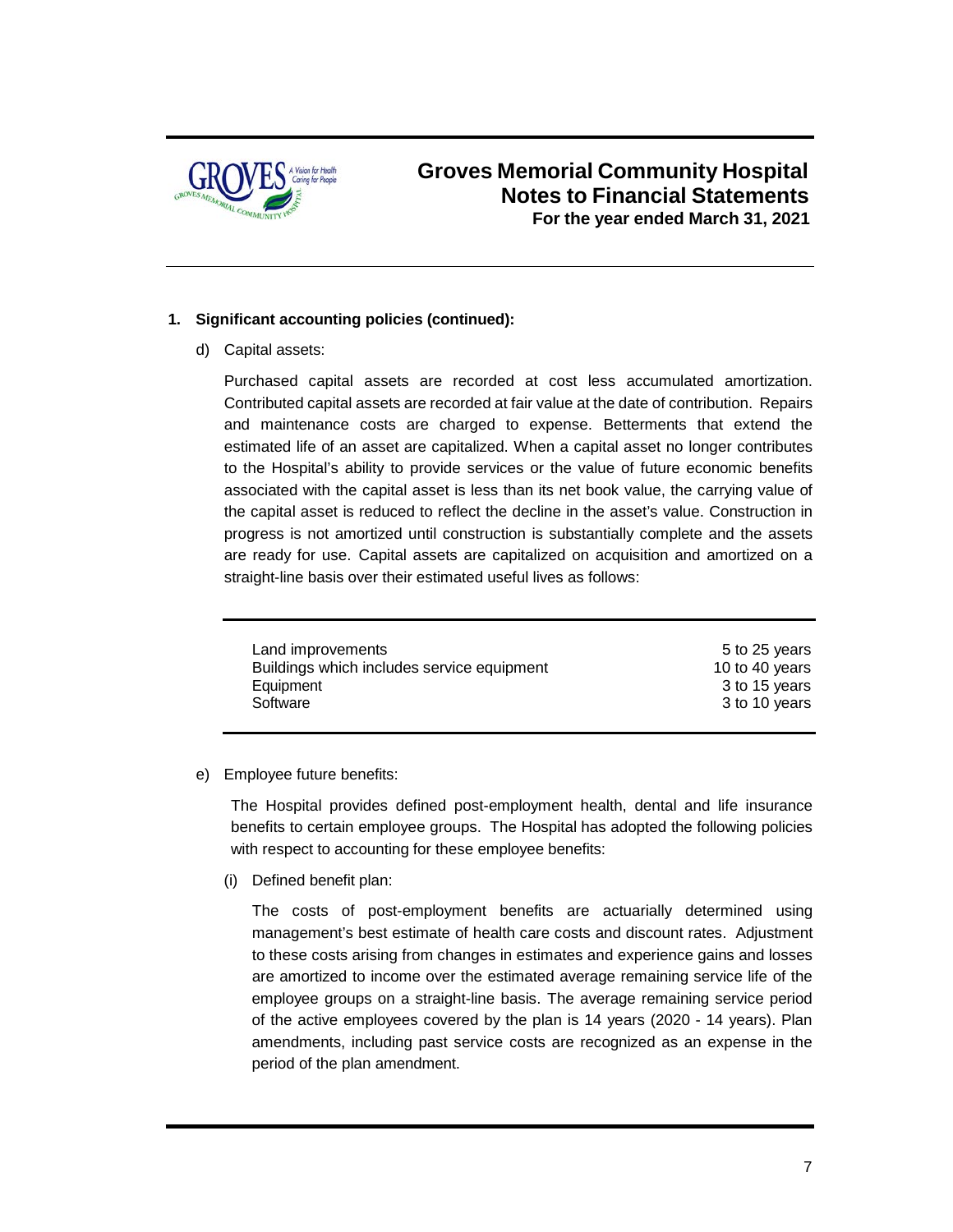

#### **1. Significant accounting policies (continued):**

- e) Employee future benefits (continued):
	- (ii) Multi-employer plan:

Defined contribution plan accounting is applied to the multi-employer defined benefit Healthcare of Ontario Pension Plan ("HOOPP") for which the Hospital does not have the necessary information to apply defined benefit plan accounting. The costs of the multi-employer defined contribution pension plan benefits are the employer's contributions due to the plan in the period.

f) Financial instruments:

Financial instruments are recorded at fair value on initial recognition. Derivative instruments and equity instruments that are quoted in an active market are reported at fair value. All other financial instruments are subsequently recorded at cost or amortized cost unless management has elected to carry the instruments at fair value.

Unrealized changes in fair value are recognized in the statement of remeasurement gains and losses until they are realized, when they are transferred to the statement of operations.

Transaction costs incurred on the acquisition of financial instruments measured subsequently at fair value are expensed as incurred. All other financial instruments are adjusted by transaction costs incurred on acquisition and financing costs, which are amortized using the straight-line method.

All financial assets are assessed for impairment on an annual basis. When a decline is determined to be other than temporary, the amount of the loss is reported in the statement of operations and any unrealized gain is adjusted through the statement of remeasurement gains and losses.

When the asset is sold, the unrealized gains and losses previously recognized in the statement of remeasurement gains and losses are reversed and recognized in the statement of operations.

Long-term payables are recorded at cost.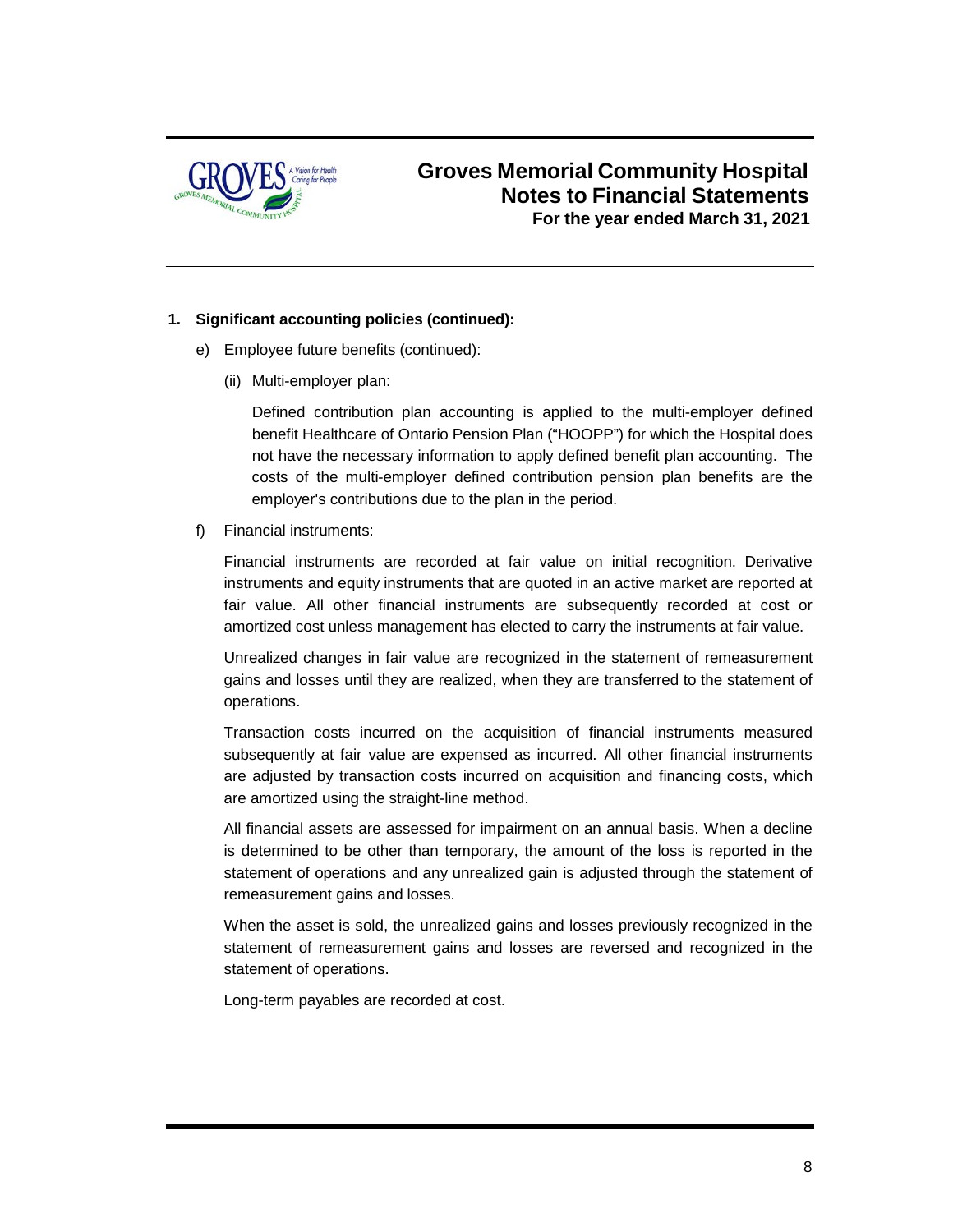

#### **1. Significant accounting policies (continued):**

f) Financial instruments (continued):

The Standards require an organization to classify fair value measurements using a fair value hierarchy, which includes three levels of information that may be used to measure fair value:

- Level 1 Unadjusted quoted market prices in active markets for identical assets or liabilities
- Level 2 Observable or corroborated inputs, other than level 1, such as quoted prices for similar assets or liabilities in inactive markets or market data for substantially the full term of the assets or liabilities
- Level 3 Unobservable inputs that are supported by little or no market activity and that are significant to the fair value of the assets and liabilities.

As at March 31, 2021, all financial assets of the Hospital are held as cash and, as a result, are categorized as level 1.

#### g) Measurement uncertainty:

The preparation of financial statements requires management to make estimates and assumptions that affect the reported amounts of assets and liabilities and disclosure of contingent assets and liabilities at the dates of the financial statements and the reported amounts of revenue and expenses during the years. The infectious coronavirus ("COVID-19") pandemic has added to the Hospital's measurement uncertainty primarily due to a reduction in available information with which to make significant assumptions related to critical estimates as compared to those estimates reported at March 31, 2021. Significant items subject to such estimates and assumptions include the carrying amount of accrued benefit liability, capital assets and accounts payable and accrued liabilities and valuation allowances for receivables. Actual results could differ from those estimates.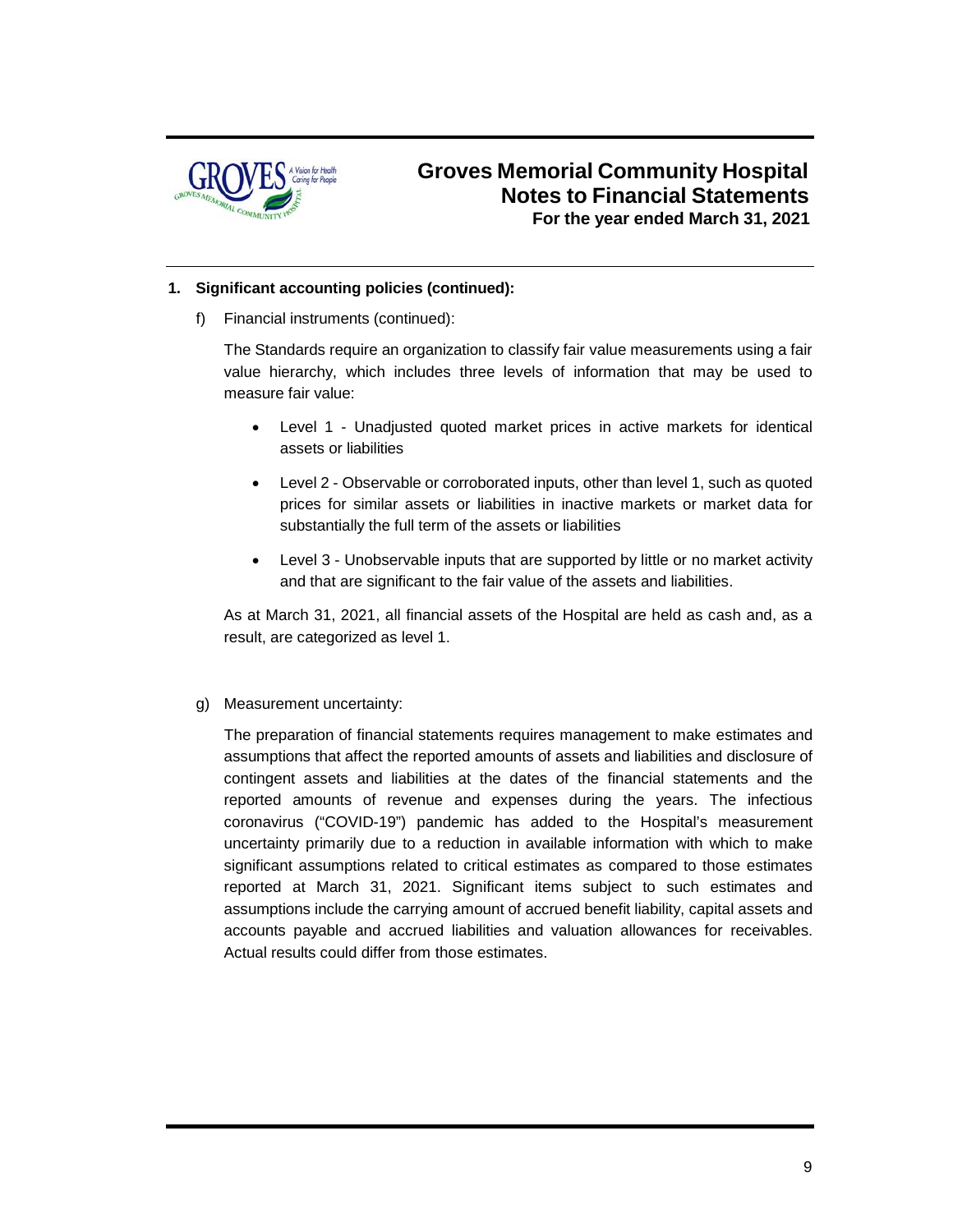

#### **1. Significant accounting policies (continued):**

g) Measurement uncertainty (continued):

The amount of revenue recognized from the MOH and the LHIN requires some estimation. The Hospital has entered into accountability agreements that set out rights and obligations of the parties in respect of funding provided to the Hospital by the Waterloo Wellington LHIN for the year ended March 31, 2021. The accountability agreements set out certain performance standards and obligations that establish acceptable results for the Hospital's performance in a number of areas. If the Hospital does not meet its performance standards or obligations, the MOH and the LHIN have the right to adjust funding received. Neither the Ministry nor the LHIN are required to communicate certain funding adjustments until after submission of year end data.

Since this data is not submitted until after the completion of the financial statements, the amount of the MOH/LHIN funding received during a year may be increased or decreased subsequent to year end. The amount of revenue recognized in these financial statements represents management's best estimates of amounts that have been earned during the year.

#### **2. Cash and demand loan:**

The Hospital has access to an unsecured operating line of \$3,000,000, with interest at prime minus 0.50% per annum. At March 31, 2021, \$3,000,000 is available under this facility. In 2020, \$6,500,000 was drawn on the secured temporary demand loan to finance construction loan for the new Hospital. The demand loan has interest payments at prime minus 0.75% per annum. The demand loan was repaid on April 16, 2020.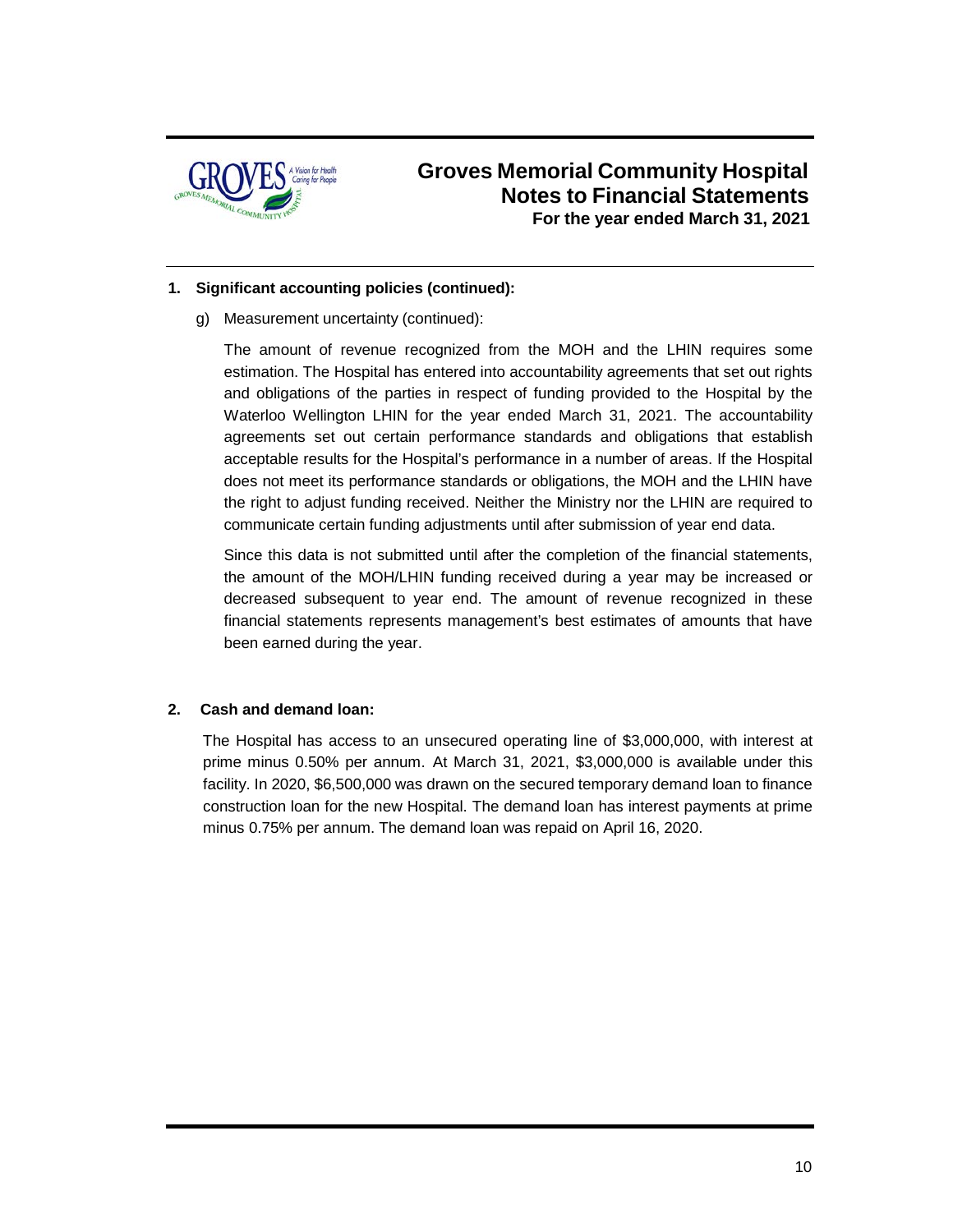

#### **3. Capital assets:**

|                                             | 2021 |             |    |                                           | 2020              |    |                             |
|---------------------------------------------|------|-------------|----|-------------------------------------------|-------------------|----|-----------------------------|
|                                             |      | Cost        |    | <b>Accumulated</b><br><b>Depreciation</b> | Cost              |    | Accumulated<br>Depreciation |
| Lands                                       | \$   | 1,867,556   | \$ | -                                         | \$<br>1,867,556   | \$ |                             |
| Land<br>Improvements                        |      | 199,574     |    | 199,574                                   | 317,956           |    | 175,029                     |
| Building $-235$<br><b>Union Street East</b> |      | 7,427,425   |    | 7,427,425                                 | 9,652,031         |    | 7,134,554                   |
| Building - Hospital                         |      | 152,024,976 |    | 2,226,437                                 |                   |    |                             |
| Building - Ancillary                        |      | 67,564      |    | 67,564                                    | 67,564            |    | 67,564                      |
| Equipment                                   |      | 23,631,686  |    | 14,600,967                                | 17,637,264        |    | 13,027,401                  |
|                                             |      | 185,218,781 |    | 24,521,967                                | 29,542,371        |    | 20,424,548                  |
| Construction in<br>progress                 |      | 2,085,284   |    |                                           | 151,862,259       |    |                             |
|                                             |      | 187,304,065 |    | <u>24,521,967</u>                         | \$<br>181,404,630 | \$ | 20,404,548                  |
| Net Book Value                              |      |             |    | 162.782.098                               |                   |    | 161,000,082                 |

Included in the Construction in Progress is \$952,855 (2020 - \$151,286,299) for capital redevelopment costs (equipment and ancillary costs) related to the Hospital. As of February 28, 2021, Ellis Don has applied for final completion, with minor deficiencies and disputes still outstanding, the Hospital has commenced amortizing the new building in August 2020.

The Hospital has made an adjustment for impairment of the building, equipment, and land improvements in the amount of \$4,288,571, net deferred capital contributions of \$3,710,220 for a net write-down of \$578,351, as it no longer provides economic benefit to the Hospital.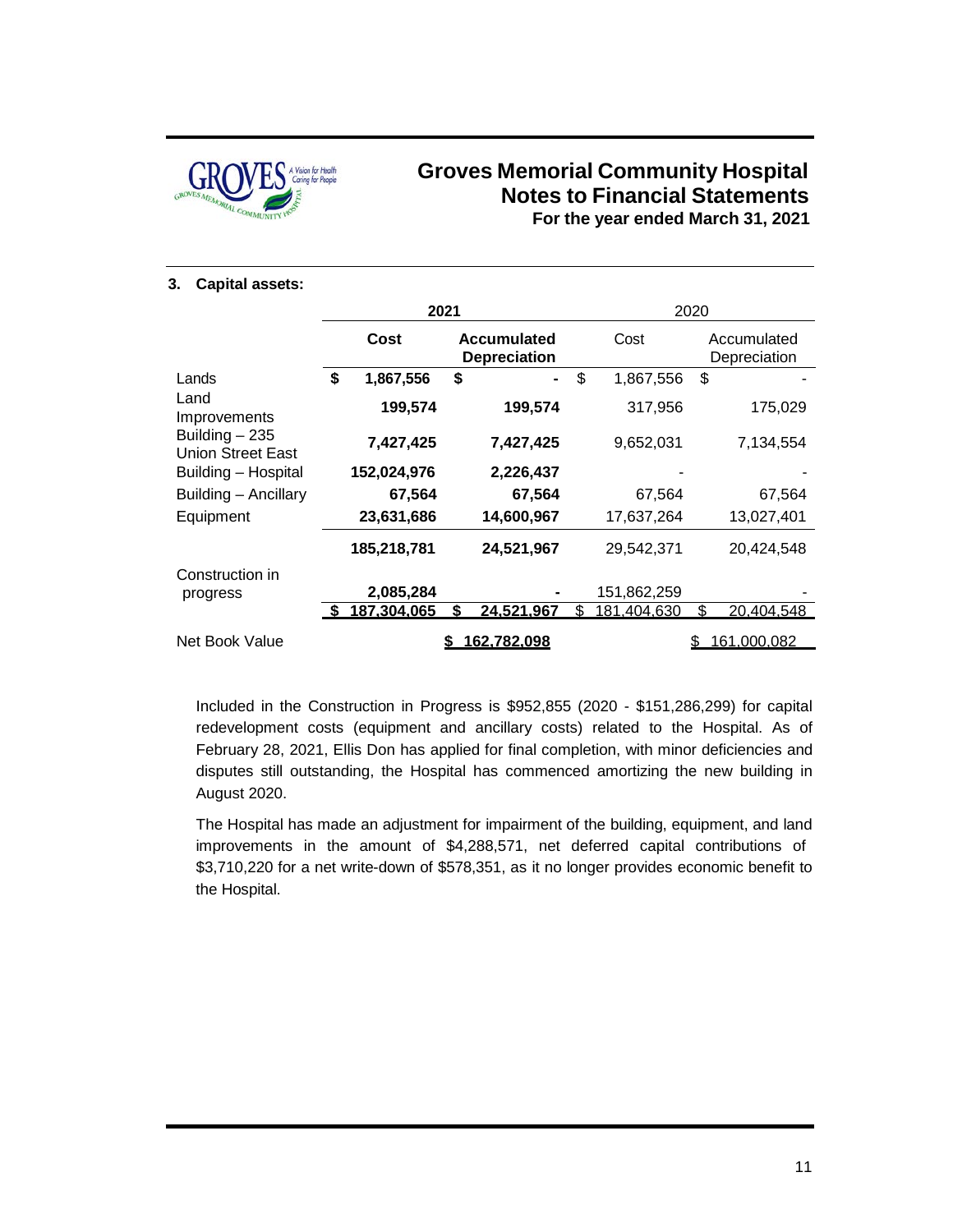

#### **4. Deferred capital contributions:**

Deferred capital contributions represent the unamortized amount and the unspent amount of externally restricted donations and grants received for the purchase of capital assets. The amortization of capital contributions is recorded as revenue in the Statement of Operations.

|                                    | 2021        |    | 2020        |
|------------------------------------|-------------|----|-------------|
| Balance, beginning of year         | 162,616,267 | .S | 121,623,303 |
| Capital contributions for the year | 9,824,623   |    | 42,062,790  |
| Write-down (Note 3)                | (3,710,220) |    | ۰           |
| Amortization                       | (3,761,959) |    | (1,069,826) |
| Balance, end of year               | 164.968.711 |    | 162.616.267 |

As at March 31, 2021, there was \$570,449 (2020 - \$1,616,185) of deferred capital contributions received which was not spent.

#### **5. Post-employment benefits:**

#### **i) Pension plan:**

Substantially, all of the full-time employees and a portion of the part-time employees of the Hospital are eligible to be members of the Healthcare of Ontario Pension Plan, which is a multi-employer final average pay contributory pension plan. Contributions to the plan by the Hospital during the year amounted to \$1,408,794 (2020 - \$1,152,437) and are included in salaries, wages and benefits on the Statement of Operations. At December 31, 2020, the pension plan reported a surplus of \$24.1 billion (2019 - \$20.6 billion).

#### **ii) Retirement benefits:**

The Hospital provides post-employment health care, dental and life insurance benefits to eligible retired employees. The Hospital recognizes these benefits as they are earned during the employees' tenure of service. The related benefits liability was determined by an actuarial valuation study. An actuarial valuation of these benefits is completed on a triennial basis. The latest actuarial valuation was completed for March 31, 2021.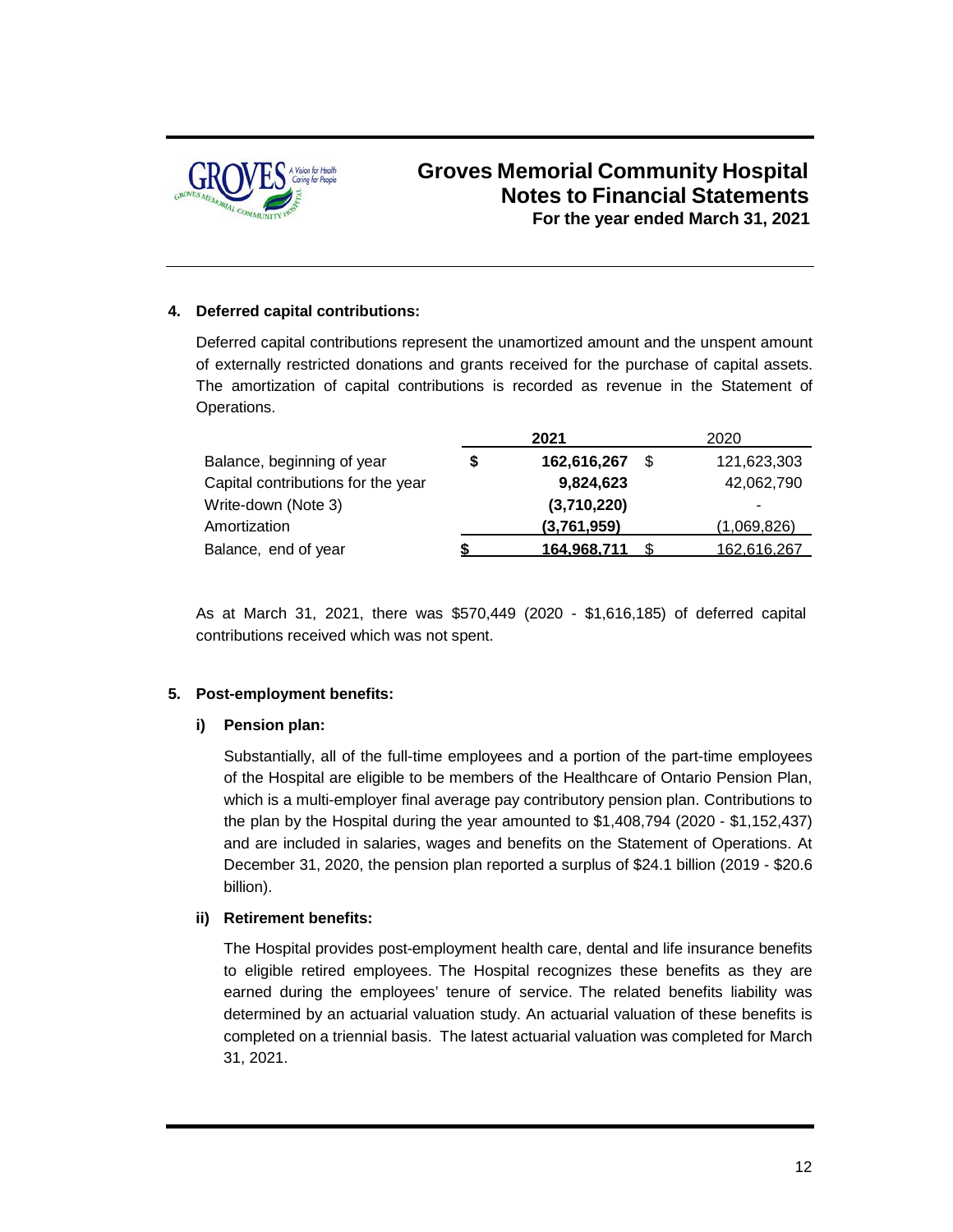

#### **5. Post-employment benefits (continued):**

#### **iii) Retirement benefits (continued):**

The Hospital's liability at March 31st for this plan is as follows:

|                                          | 2021      |     | 2020      |
|------------------------------------------|-----------|-----|-----------|
| Accrued benefit obligation               | 1.583.800 | -SS | 1,036,200 |
| Unamortized net actuarial gains (losses) | (424.062) |     | 139,566   |
| Post-employment benefits liability       | 1.159.738 |     | 1.175.766 |

The significant actuarial assumptions adopted in the measuring of the Hospital's accrued benefit obligations are as follows:

|                                                      | 2021  |          |
|------------------------------------------------------|-------|----------|
|                                                      |       |          |
| Accrued benefit obligation (at end of year):         |       |          |
| Discount rate                                        | 2.90% | 3.10%    |
| Dental cost increases                                | 2.75% | 2.75%    |
| Medical cost increases, and decrease proportionately | 5.75% | $6.00\%$ |
| thereafter to an ultimate rate of 4.50%              |       |          |
| Benefit costs (for fiscal year):                     |       |          |
| Discount rate                                        | 3.10% | 2.90%    |

Other information about the Hospital's plan is as follows:

|                                        | 2021 |           | 2020 |          |  |
|----------------------------------------|------|-----------|------|----------|--|
| Current year benefit cost              |      | 56,900    |      | 56.700   |  |
| Interest on accrued benefit obligation |      | 32.600    |      | 30.900   |  |
| Amortized actuarial gains              |      | (22, 300) |      | (20,700) |  |
| Expense for the year                   |      | 67.200    |      | 66,900   |  |
| Benefits paid during the year          |      | 51.172    |      | 47.300   |  |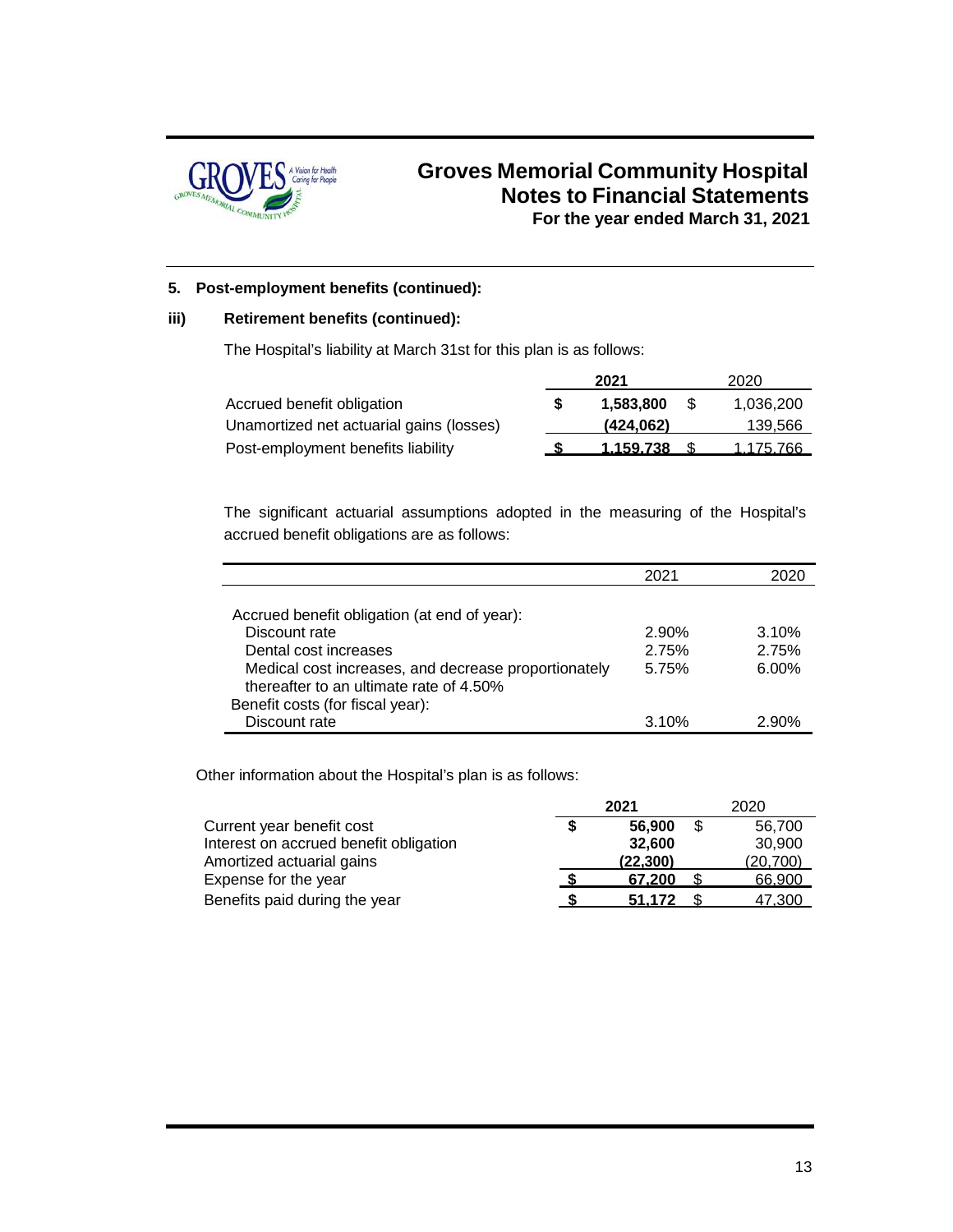

#### **6. Internally restricted net assets:**

Internally restricted net assets represent amounts set aside for future capital and other special projects.

As of March 31, 2021, the Hospital's Board of Directors (Board) has internally restricted \$450,981 (2020 - \$450,981) of unrestricted net assets to be used for future capital and other special projects. The Board has also internally restricted net assets invested in capital assets of \$1,562,291 (2020 - \$5,350,379). These internally restricted amounts are not available for other purposes without approval of the Board.

#### **7. Investments in capital assets:**

Investment in capital assets is calculated as follows:

|                                                           |   | 2021            | 2020            |
|-----------------------------------------------------------|---|-----------------|-----------------|
| Capital assets (Note 3)                                   | S | 162,782,098     | 161,000,082     |
| Deferred capital contributions (Note 4)                   |   | (164, 968, 711) | (162, 616, 267) |
| Accounts receivable - capital                             |   | 7,320,444       | 13,944,000      |
| Demand loan<br>Accounts payable and accrued liabilities - |   |                 | (6,500,000)     |
| capital                                                   |   | (3,571,540)     | (477,436)       |
|                                                           |   | 1.562.291       | 5.350.379       |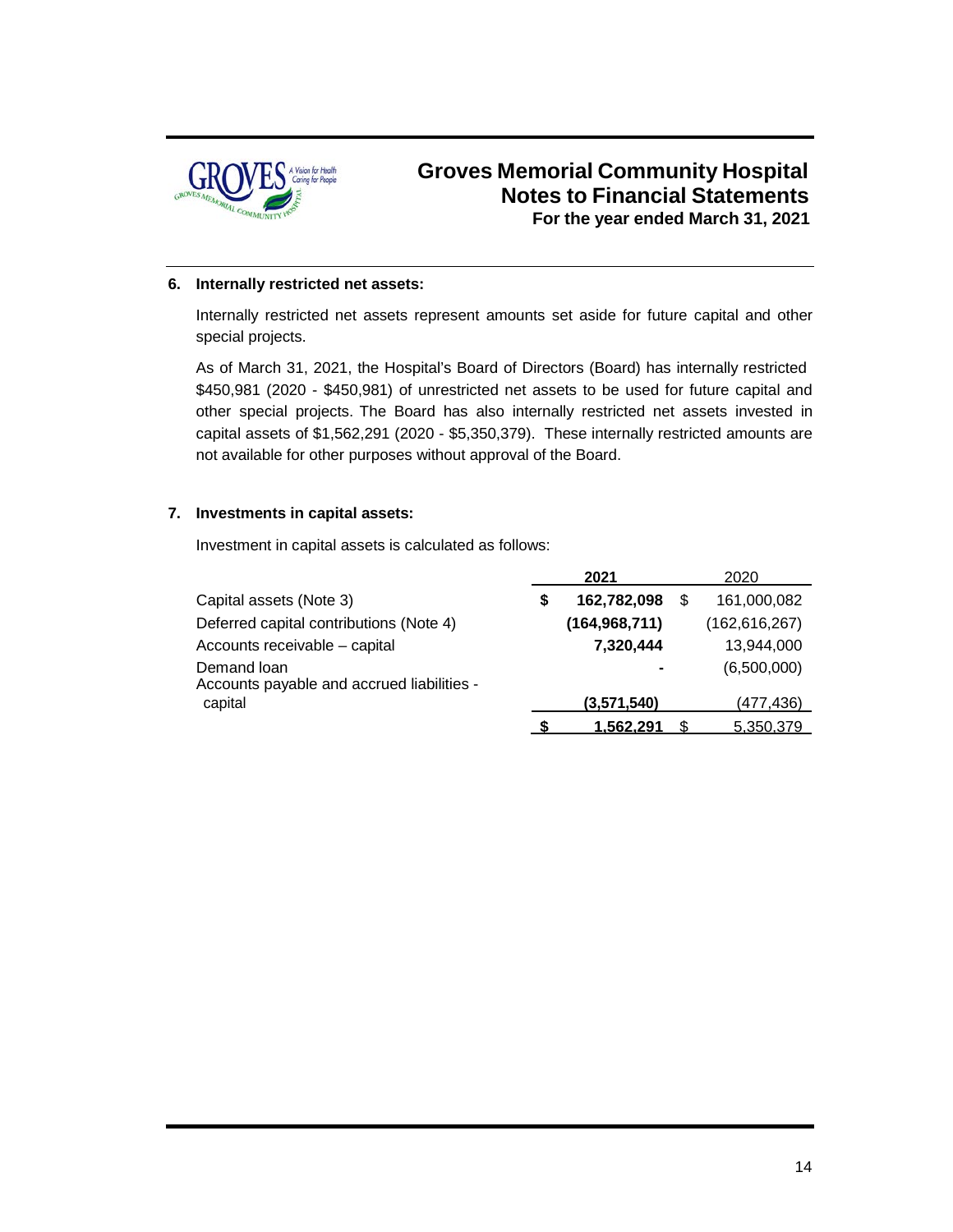

#### **7. Investments in capital assets (continued):**

Changes in net assets invested in capital assets is calculated as follows:

|                                                                                                                                       |     | 2021          |    | 2020           |
|---------------------------------------------------------------------------------------------------------------------------------------|-----|---------------|----|----------------|
| Deficiency of revenue or expenses:<br>Amortization of deferred capital contributions<br>Net write-down of land improvements, building | \$  | 3,761,959     | S  | 1,069,826      |
| and equipment                                                                                                                         |     | (578,351)     |    |                |
| Amortization of capital assets                                                                                                        |     | (4, 117, 419) |    | (1,380,424)    |
|                                                                                                                                       | -\$ | (933,811)     | \$ | (310, 598)     |
| Net Change in investment in capital assets:                                                                                           |     |               |    |                |
| Purchases of capital assets                                                                                                           |     | 10,188,006    |    | 38,656,233     |
| Amounts funded by deferred capital contributions                                                                                      |     | (9,824,623)   |    | (42,062,790)   |
| Change in accounts payable and accrued<br>liabilities - capital                                                                       |     | (3,094,104)   |    | 98,656,456     |
| Change in accounts receivable - capital                                                                                               |     | (6,623,556)   |    | (84, 640, 484) |
| Advance of demand loan                                                                                                                |     | 6,500,000     |    | (6,500,000)    |
|                                                                                                                                       |     | (2,854,277)   |    | 4,109,415      |
|                                                                                                                                       |     | (3,788,088)   |    | 3,798,817      |

#### **8. Related party transactions and economic interest:**

The Hospital receives support from the Foundation and the Association operating within the communities serviced by the Hospital. These Organizations operate independently of the Hospital, as such the relationship is not considered as a related party.

a) Groves Memorial Community Hospital Foundation ("Foundation"):

The Foundation was established to receive and maintain funds for charitable purposes, which it donates to the Hospital to be used for renovations, and equipment purchases of the Hospital. During the year, the Hospital received funds totaling \$3,198,670 (2020 - \$17,972,841) from the Foundation. At March 31, 2021, the Hospital has a receivable from the Foundation of \$53,522 (2020 - \$288,910) for capital and minor equipment purchases.

The accounts of the Foundation are not included in these financial statements.

b) Groves Memorial Community Hospital Volunteer Association ("Association"):

The Association is a volunteer organization affiliated with Groves Memorial Community Hospital and is engaged in a wide range of services for the betterment of the Hospital. The Association periodically transfers funds to the Foundation.

The accounts of the Association are not included in these financial statements.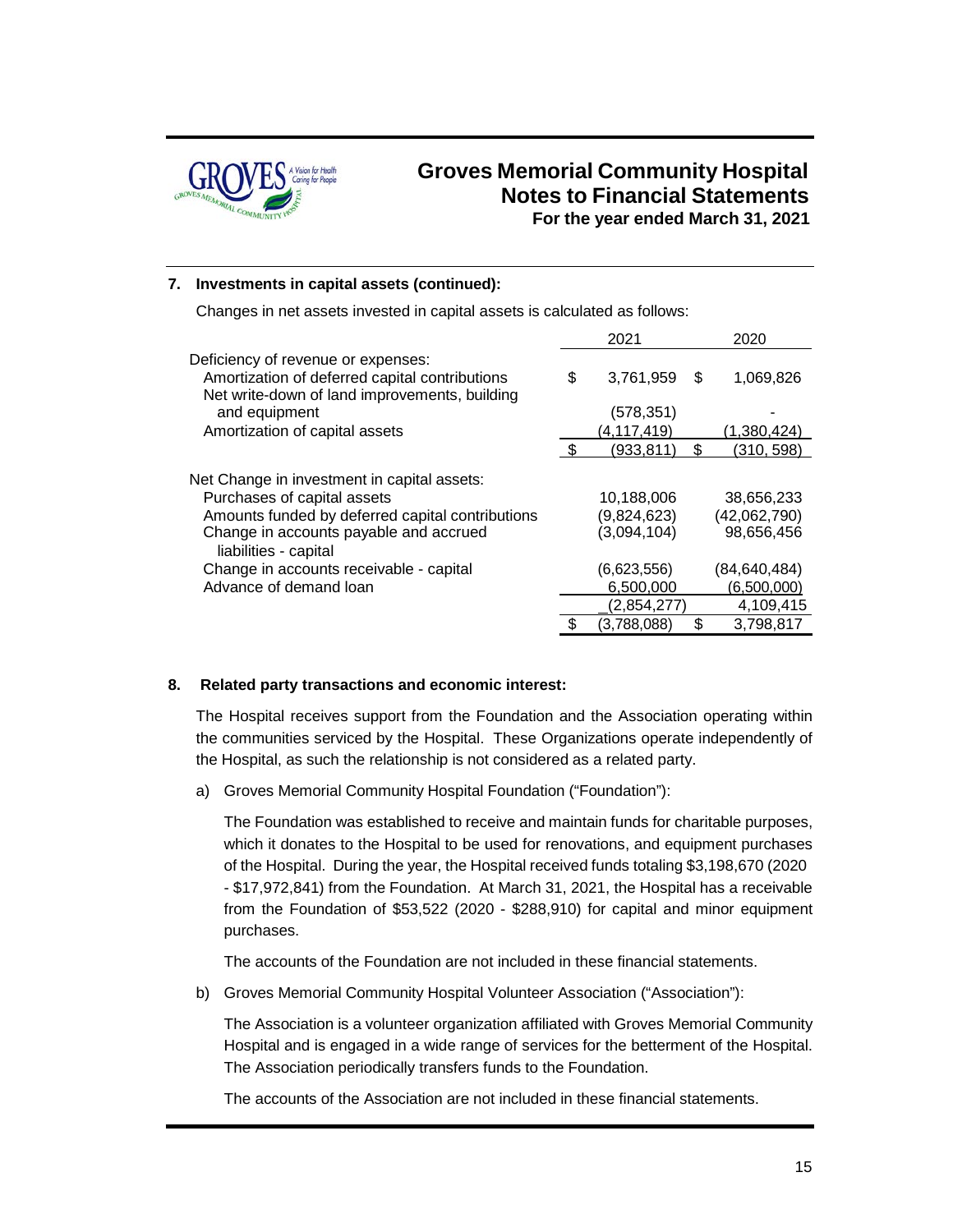

#### **8. Related party transactions and economic interest (continued):**

c) Wellington Health Care Alliance:

Groves Memorial Community Hospital and North Wellington Health Care Corporation have entered into an alliance agreement (Wellington Health Care Alliance) to enable the parties to provide mutual support and cooperation in the delivery of Hospital services to the patients in their respective catchment areas. The agreement has resulted in a shared senior management team and other resources. The Hospital's share of alliance revenues, expenses, assets and liabilities have been recorded in the accounts of the Hospital. Included in accounts receivable is \$650,231 due from North Wellington Health Care Corporation, and included in accounts payable is \$310,283 owing to North Wellington Health Care Corporation.

#### **9. Contract with Ministry of Children, Community and Social Services:**

During the year, the Hospital received \$132,736 (2020 - \$213,170) from the Ministry of Children, Community and Social Services for a Speech and Language Program. The surplus (deficit) for this program at March 31, 2021 is \$nil (2020 – \$nil).

#### **10. Contingent liabilities:**

The nature of the Hospital's activities is such that there is usually litigation pending or in progress at any time. With respect to claims at March 31, 2021, management believes the Hospital has valid defenses and appropriate insurance coverage in place. In the event any claims are successful, management believes that such claims are not expected to have a material effect on the Hospital's financial position.

The Hospital has entered into an agreement with Healthcare Insurance Reciprocal of Canada (HIROC), a reciprocal insurance company licensed under the Insurance Act, (Ontario). HIROC provides insurance coverage on a pooling basis to its subscribers. The Hospital is liable for its proportionate share of any assessment for losses experienced by the pool during each policy year that it is a subscriber. No assessments have been made up to March 31, 2021.

The term of this agreement requires two years notice before withdrawing from the agreement.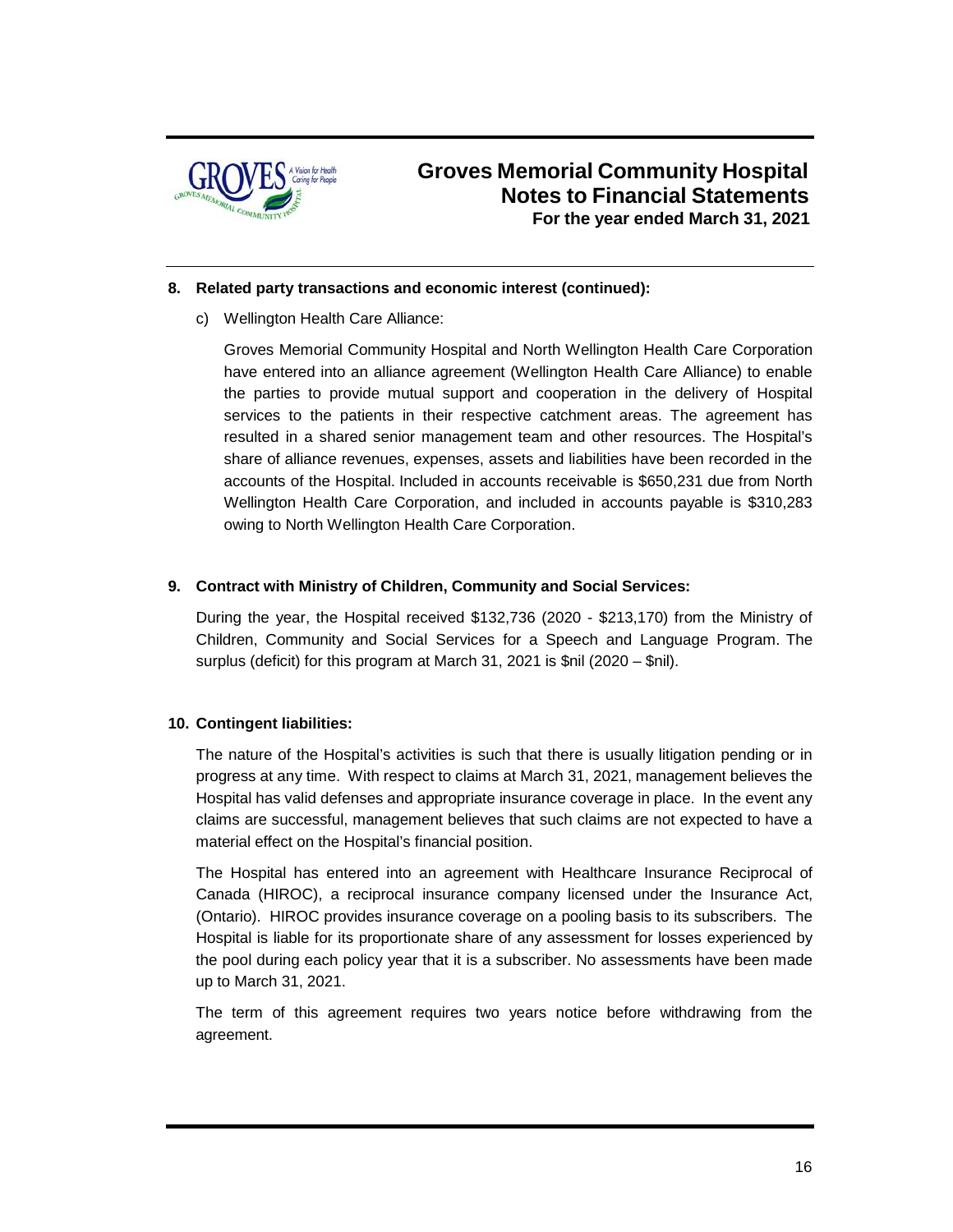

#### **11. Commitments:**

a) Service agreements:

During the year, the Hospital has committed to capital purchases, service and rental agreements. Contractual agreements are signed commitments, and are based on the understanding the agreements will continue into the new Hospital.

The payments that are required under the terms of these agreements as follows:

| 2022<br>2023<br>2024<br>2025<br>2026 | \$<br>2,844,555<br>212,895<br>78,080<br>49,131<br>49,131 |
|--------------------------------------|----------------------------------------------------------|
| Total                                | \$<br>3,233,792                                          |

The Hospital signed an agreement with Mohawk Shared Services Inc. for procurement and logistics services relating to the purchase and delivery of medical and other supplies. The term of the agreement is three years renewing automatically every three years unless two years prior notice is given not to renew at the end of the current term.

b) Capital redevelopment:

As of February 28, 2021, Ellis Don has applied for final completion, with minor deficiencies and disputes still outstanding, the resolution of the disputes are still unknown.

c) Decommissioning:

The Hospital has submitted a proposal to repurpose the building located at 235 Union Street East. As of yet, the Hospital has not received MOH direction. Additional costs will be incurred in the future as a result of decommissioning the building at 235 Union Street East.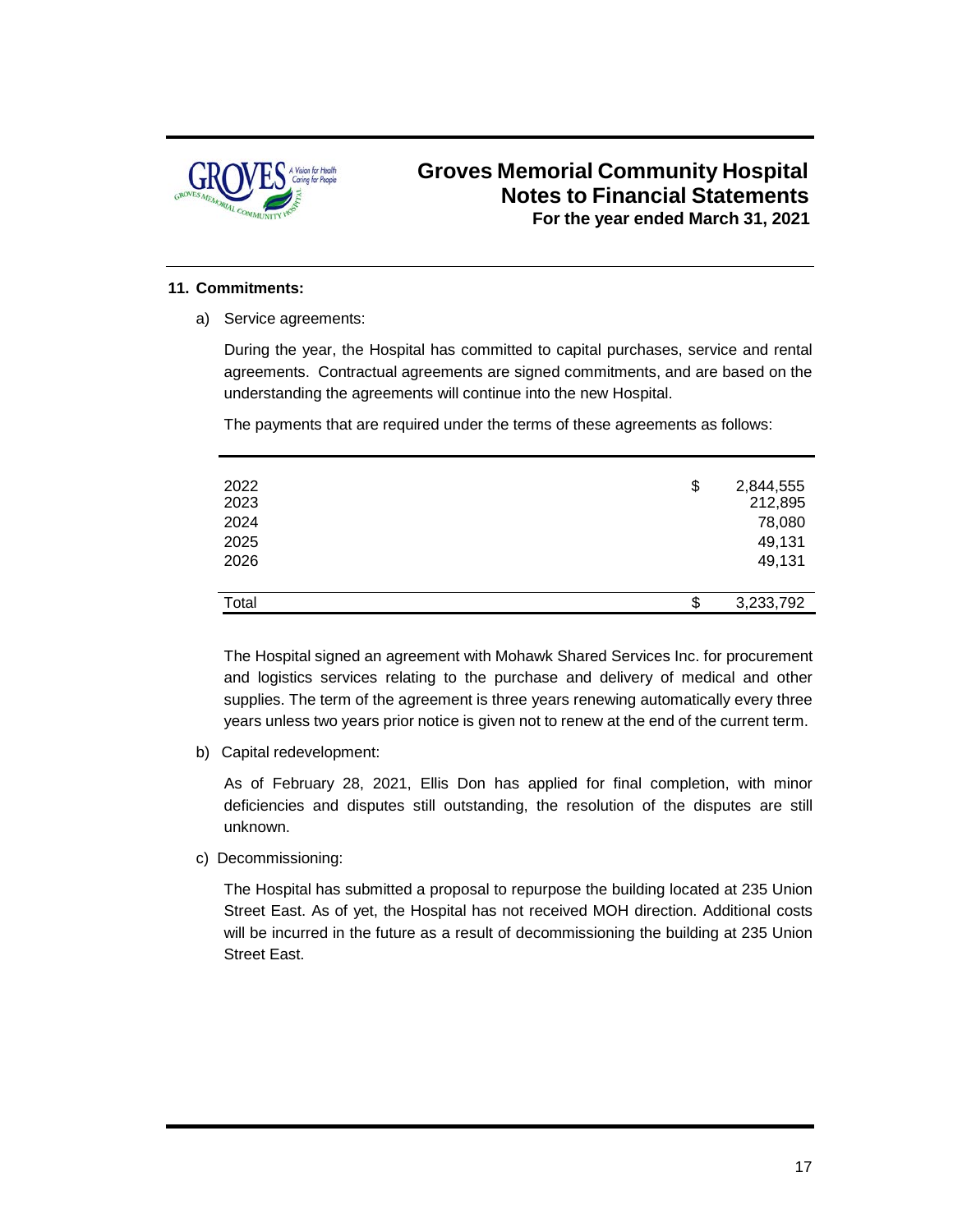

#### **12. Financial risks:**

a) Market risk:

Market risk is the risk that changes in market prices, foreign exchange rates or interest rates will affect the Hospital's surplus or the value of its holdings of financial instruments. The objective of market risk management is to control market risk exposures within acceptable parameters while optimizing return on investment.

b) Interest rate risk:

Interest rate risk is the risk that the fair value or future cash flows of a financial instrument will fluctuate because of changes in the market interest rates.

Financial assets and financial liabilities with variable interest rates expose the Hospital to cash flow interest rate risk. The Hospital is exposed to this risk through to its interestbearing operating line.

The Hospital has financing available in the form of an operating line which is drawn at year end. The loan bears interest at the bank's prime lending rate minus 0.50% and is payable monthly.

c) Credit risk:

Credit risk is the risk that counterparties fail to perform as contracted, resulting in a financial loss. The Hospital is exposed to credit risk with respect to its accounts receivable and cash.

The Hospital assesses, on a continuous basis, accounts receivable and provides for any amounts that are not collectible in the allowance for doubtful accounts. The maximum exposure to credit risk of the Hospital at March 31, 2021 is the carrying value of these assets.

The carrying amount of accounts receivable is valued with consideration for an allowance for doubtful accounts. The amount of any related impairment loss is recognized in the statement of operations. Subsequent recoveries of impairment losses related to accounts receivable are credited to the statement of operations. The balance of the allowance for doubtful accounts at March 31, 2021 is \$69,329 (2020 - \$26,580).

As at March 31, 2021, \$91,874 (2020 - \$53,248) of third-party accounts receivable were past due, but not impaired.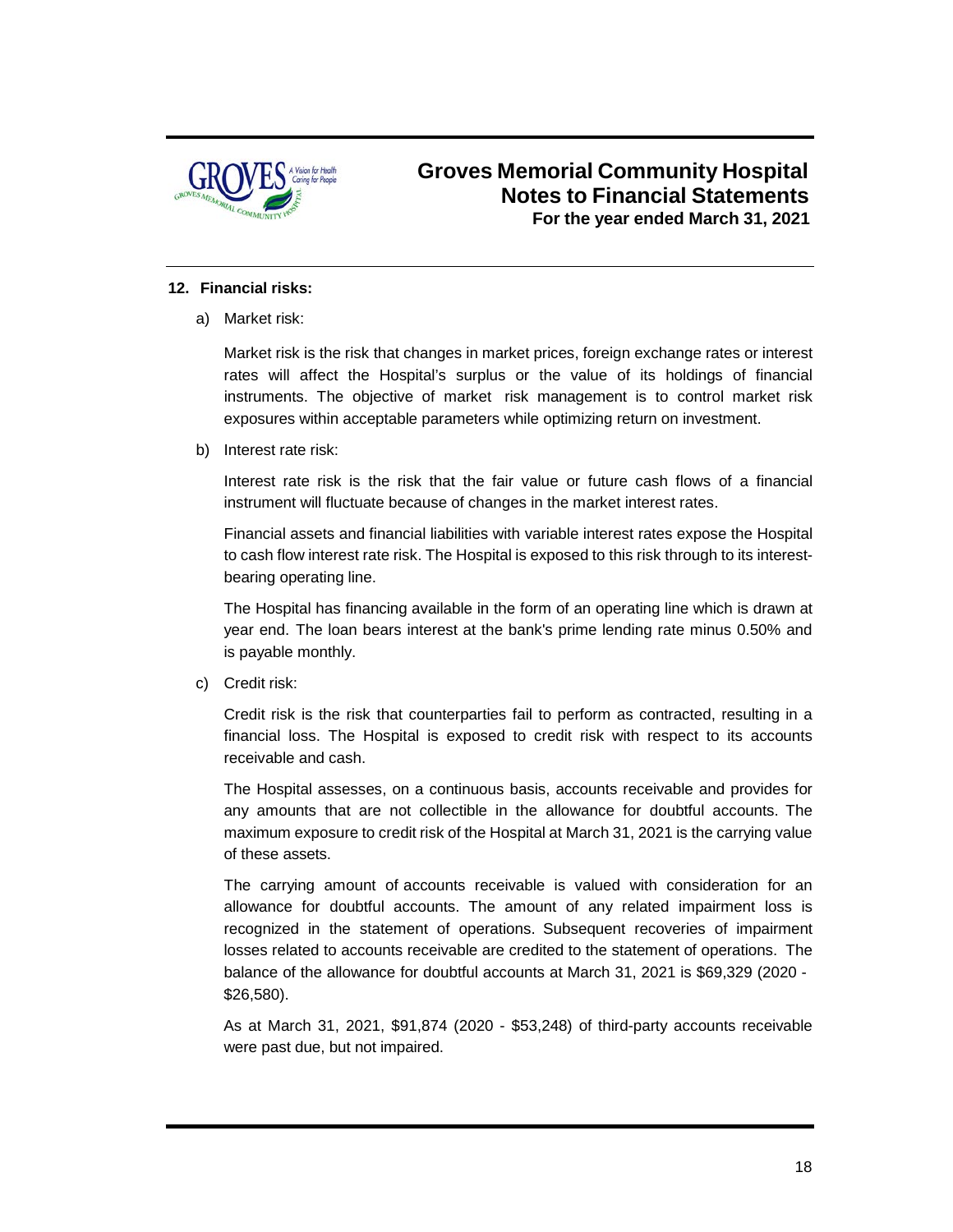

#### **12. Financial risks (continued):**

d) Liquidity risk:

Liquidity risk is the risk that the Hospital will not be able to meet all cash outflow obligations as they come due. The Hospital mitigates this risk by monitoring cash activities and expected outflows.

Accounts payable and accrued liabilities are generally due within 60 days of receipt of an invoice.

There have been no other significant changes from the previous period in the exposure to risk or policies, procedures and methods used to measure the risk.

#### **13. Ministry of Health pandemic funding:**

In connection with the ongoing coronavirus pandemic ("COVID-19"), the MOH has announced a number of funding programs intended to assist hospitals with incremental operating and capital costs and revenue decreases resulting from COVID-19. In addition to these funding programs, the MOH is also permitting hospitals to redirect unused funding from certain programs towards COVID-19 costs, revenue losses and other budgetary pressures through a broad-based funding reconciliation.

While the MOH has provided guidance with respect to the maximum amount of funding potentially available to the Hospital, as well as criteria for eligibility and revenue recognition, this guidance continues to evolve and is subject to revision and clarification subsequent to the time of approval of these financial statements. The MOH has also indicated that all funding related to COVID-19 is subject to review and reconciliation, with the potential for adjustments during the subsequent fiscal year.

Management's estimate of MOH revenue for COVID-19 is based on the most recent guidance provided by MOH and the impacts of COVID-19 on the Hospital's operations, revenues and expenses. As a result of Management's estimation process, the Hospital has recognized amounts that are considered by Management to be realistic, supportable and consistent with the guidance provided by the MOH. Given the potential for future changes to funding programs that could be announced by the MOH, the Hospital has recognized revenue related to COVID-19 using a conservative approach and has recorded a provision for future funding changes. Any adjustments to Management's estimate of MOH revenues will be reflected in the Hospital's financial statements in the year of settlement.